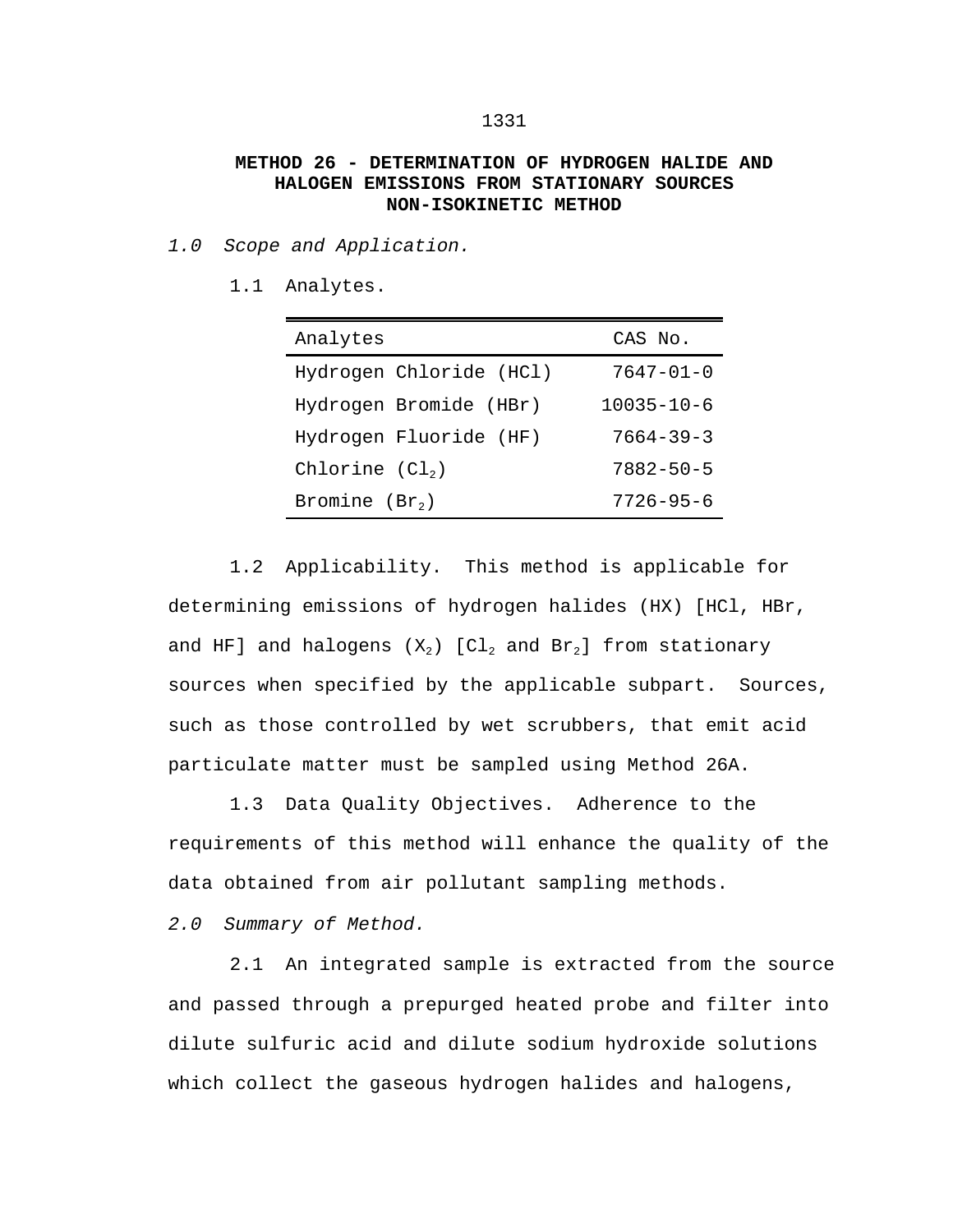respectively. The filter collects particulate matter including halide salts but is not routinely recovered and analyzed. The hydrogen halides are solubilized in the acidic solution and form chloride  $(Cl^-)$ , bromide  $(Br^-)$ , and fluoride  $(F^-)$  ions. The halogens have a very low solubility in the acidic solution and pass through to the alkaline solution where they are hydrolyzed to form a proton  $(H<sup>+</sup>)$ , the halide ion, and the hypohalous acid (HClO or HBrO). Sodium thiosulfate is added in excess to the alkaline solution to assure reaction with the hypohalous acid to form a second halide ion such that 2 halide ions are formed for each molecule of halogen gas. The halide ions in the separate solutions are measured by ion chromatography (IC).

*3.0 Definitions*. [Reserved]

## *4.0 Interferences.*

4.1 Volatile materials, such as chlorine dioxide  $(ClO<sub>2</sub>)$  and ammonium chloride (NH<sub>4</sub>Cl), which produce halide ions upon dissolution during sampling are potential interferents. Interferents for the halide measurements are the halogen gases which disproportionate to a hydrogen halide and a hydrohalous acid upon dissolution in water. However, the use of acidic rather than neutral or basic solutions for collection of the hydrogen halides greatly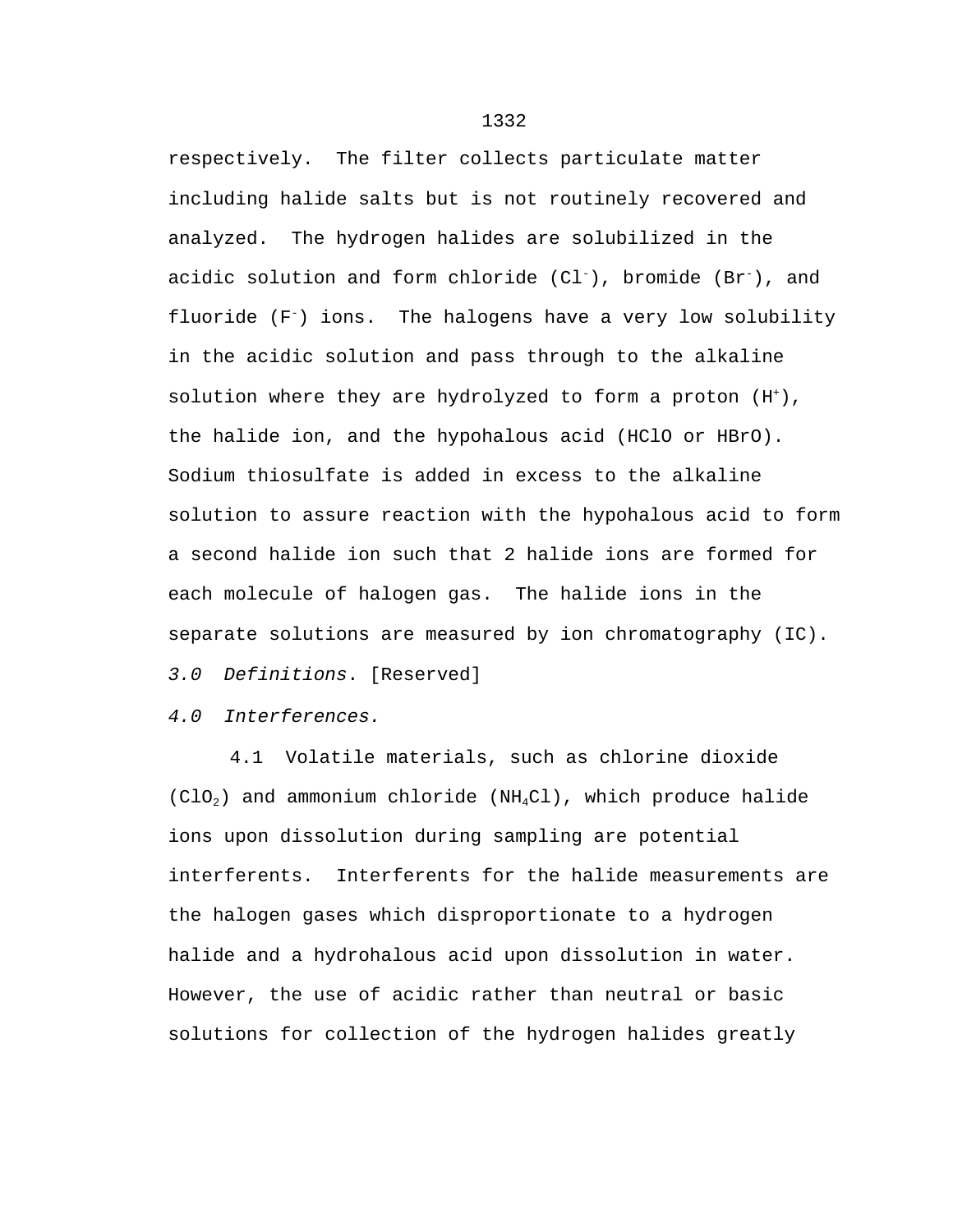reduces the dissolution of any halogens passing through this solution.

4.2 The simultaneous presence of HBr and  $CL<sub>2</sub>$  may cause a positive bias in the HCL result with a corresponding negative bias in the  $Cl_2$  result as well as affecting the  $HBr/Br<sub>2</sub>$  split.

4.3 High concentrations of nitrogen oxides  $(NO_x)$  may produce sufficient nitrate  $\texttt{(NO_3^-)}$  to interfere with measurements of very low Br<sup>-</sup> levels.

4.4 A glass wool plug should not be used to remove particulate matter since a negative bias in the data could result.

4.5 There is anecdotal evidence that HF may be outgassed from new teflon components. If HF is a target analyte, then preconditioning of new teflon components, by heating should be considered.

*5.0 Safet*y

5.1 Disclaimer. This method may involve hazardous materials, operations, and equipment. This test method may not address all of the safety problems associated with its use. It is the responsibility of the user to establish appropriate safety and health practices and determine the applicability of regulatory limitations before performing this test method.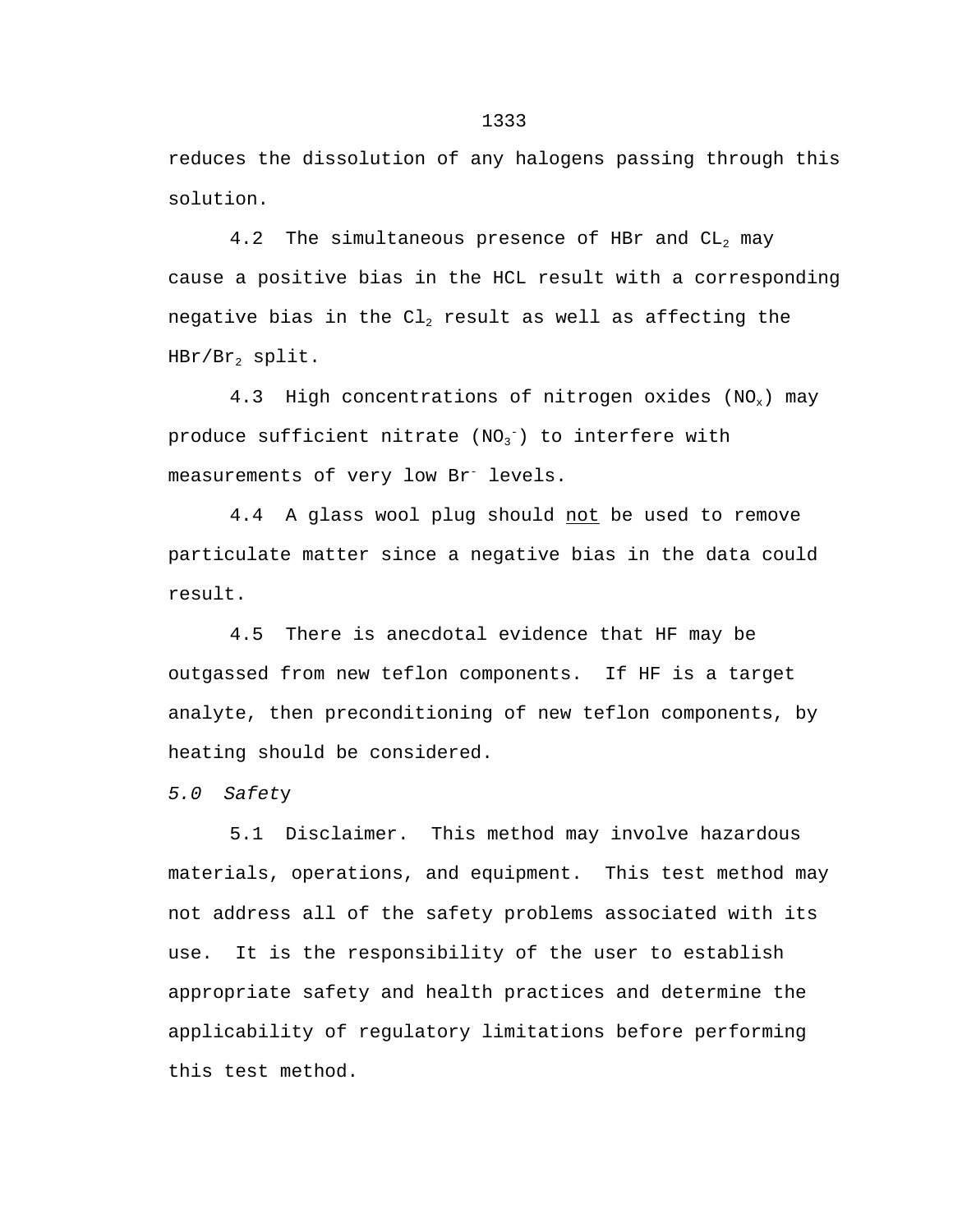5.2 Corrosive Reagents. The following reagents are hazardous. Personal protective equipment and safe procedures are useful in preventing chemical splashes. If contact occurs, immediately flush with copious amounts of water for at least 15 minutes. Remove clothing under shower and decontaminate. Treat residual chemical burns as thermal burns.

5.2.1 Sodium Hydroxide (NaOH). Causes severe damage to eyes and skin. Inhalation causes irritation to nose, throat, and lungs. Reacts exothermically with limited amounts of water.

5.2.2 Sulfuric Acid  $(H_2SO_4)$ . Rapidly destructive to body tissue. Will cause third degree burns. Eye damage may result in blindness. Inhalation may be fatal from spasm of the larynx, usually within 30 minutes. May cause lung tissue damage with edema.  $1 \text{ mg/m}^3$  for 8 hours will cause lung damage or, in higher concentrations, death. Provide ventilation to limit inhalation. Reacts violently with metals and organics.

*6.0 Equipment and Supplies.*

**NOTE:** Mention of trade names or specific products does not constitute endorsement by the Environmental Protection Agency.

6.1 Sampling. The sampling train is shown in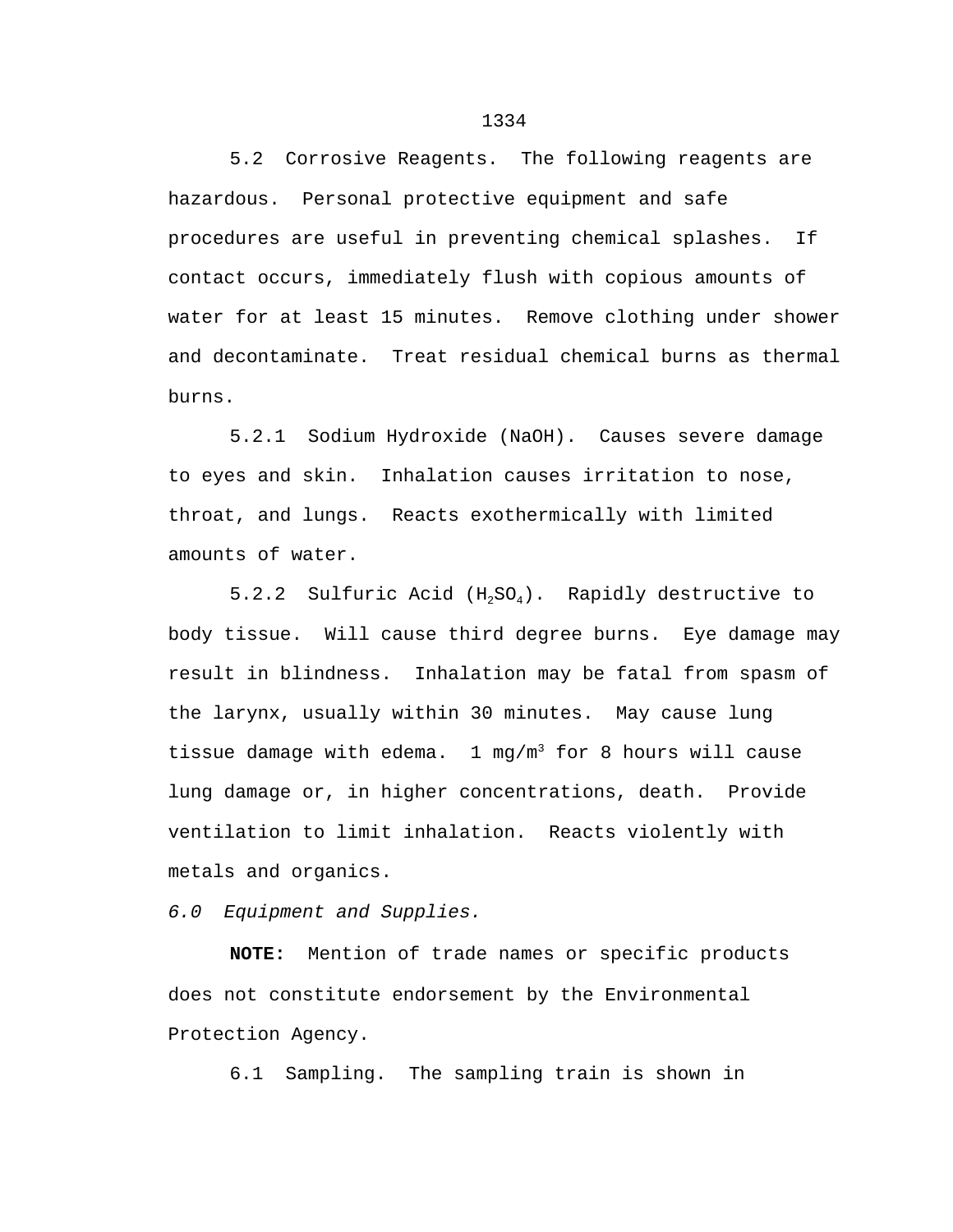Figure 26-1, and component parts are discussed below.

6.1.1 Probe. Borosilicate glass, approximately 3/8 in. (9-mm) I.D. with a heating system to prevent moisture condensation. A Teflon-glass filter in a mat configuration should be installed to remove particulate matter from the gas stream (see Section 6.1.6).

6.1.2 Three-way Stopcock. A borosilicate-glass three-way stopcock with a heating system to prevent moisture condensation. The heated stopcock should connect to the outlet of the heated filter and the inlet of the first impinger. The heating system should be capable of preventing condensation up to the inlet of the first impinger. Silicone grease may be used, if necessary, to prevent leakage.

6.1.3 Impingers. Four 30-ml midget impingers with leak-free glass connectors. Silicone grease may be used, if necessary, to prevent leakage. For sampling at high moisture sources or for sampling times greater than one hour, a midget impinger with a shortened stem (such that the gas sample does not bubble through the collected condensate) should be used in front of the first impinger.

6.1.4 Drying Tube or Impinger. Tube or impinger, of Mae West design, filled with 6- to 16-mesh indicating type silica gel, or equivalent, to dry the gas sample and to protect the dry gas meter and pump. If the silica gel has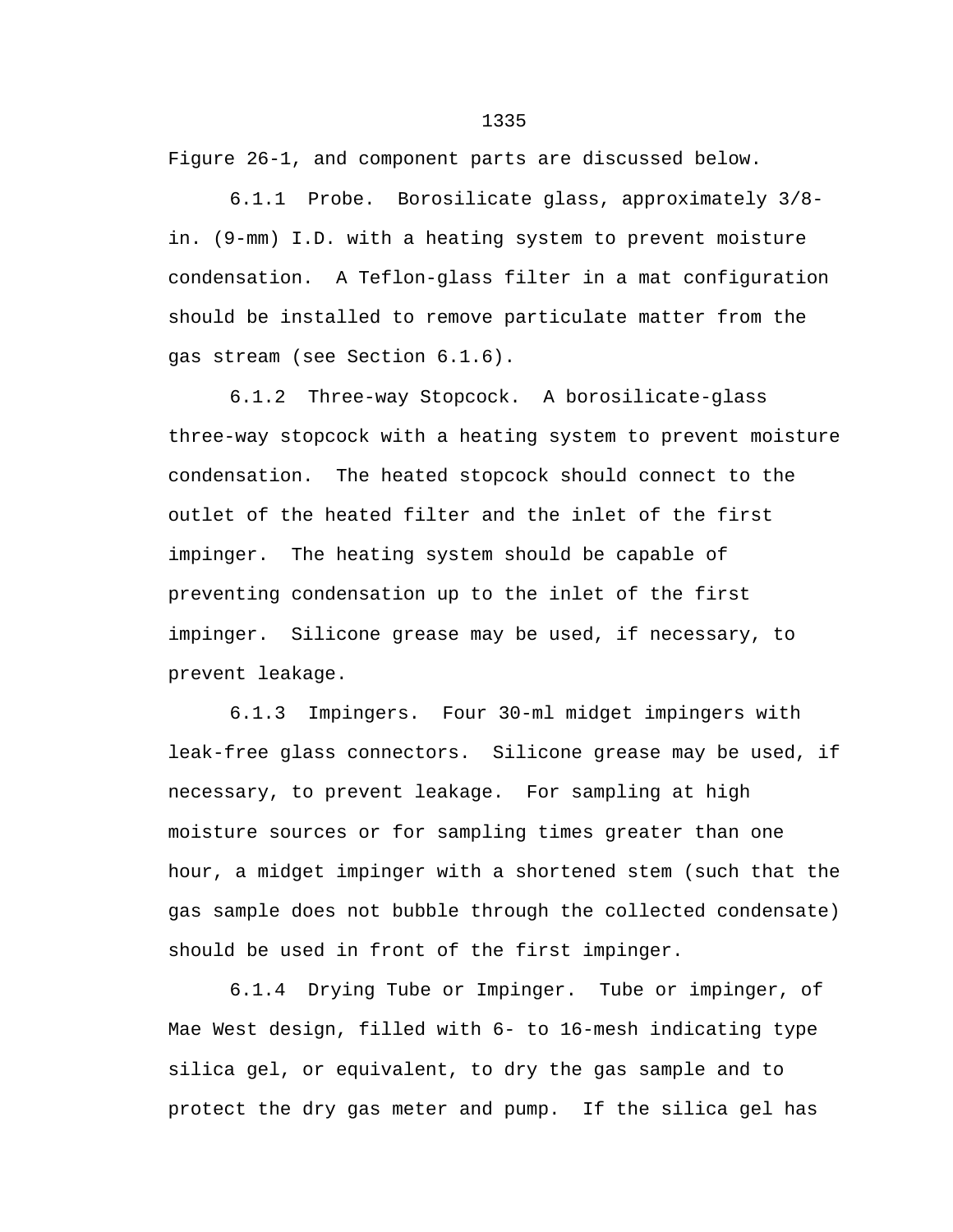been used previously, dry at  $175^{\circ}$ C (350 $^{\circ}$ F) for 2 hours. New silica gel may be used as received. Alternatively, other types of desiccants (equivalent or better) may be used.

6.1.5 Heating System. Any heating system capable of maintaining a temperature around the probe and filter holder greater than  $120^{\circ}$ C (248 $^{\circ}$ F) during sampling, or such other temperature as specified by an applicable subpart of the standards or approved by the Administrator for a particular application.

6.1.6 Filter Holder and Support. The filter holder shall be made of Teflon or quartz. The filter support shall be made of Teflon. All Teflon filter holders and supports are available from Savillex Corp., 5325 Hwy 101, Minnetonka, MN 55345.

6.1.7 Sample Line. Leak-free, with compatible fittings to connect the last impinger to the needle valve.

6.1.8 Rate Meter. Rotameter, or equivalent, capable of measuring flow rate to within 2 percent of the selected flow rate of 2 liters/min  $(0.07 \text{ ft}^3/\text{min})$ .

6.1.9 Purge Pump, Purge Line, Drying Tube, Needle Valve, and Rate Meter. Pump capable of purging the sampling probe at 2 liters/min, with drying tube, filled with silica gel or equivalent, to protect pump, and a rate meter capable of measuring 0 to 5 liters/min (0.2  $ft^3/min$ ).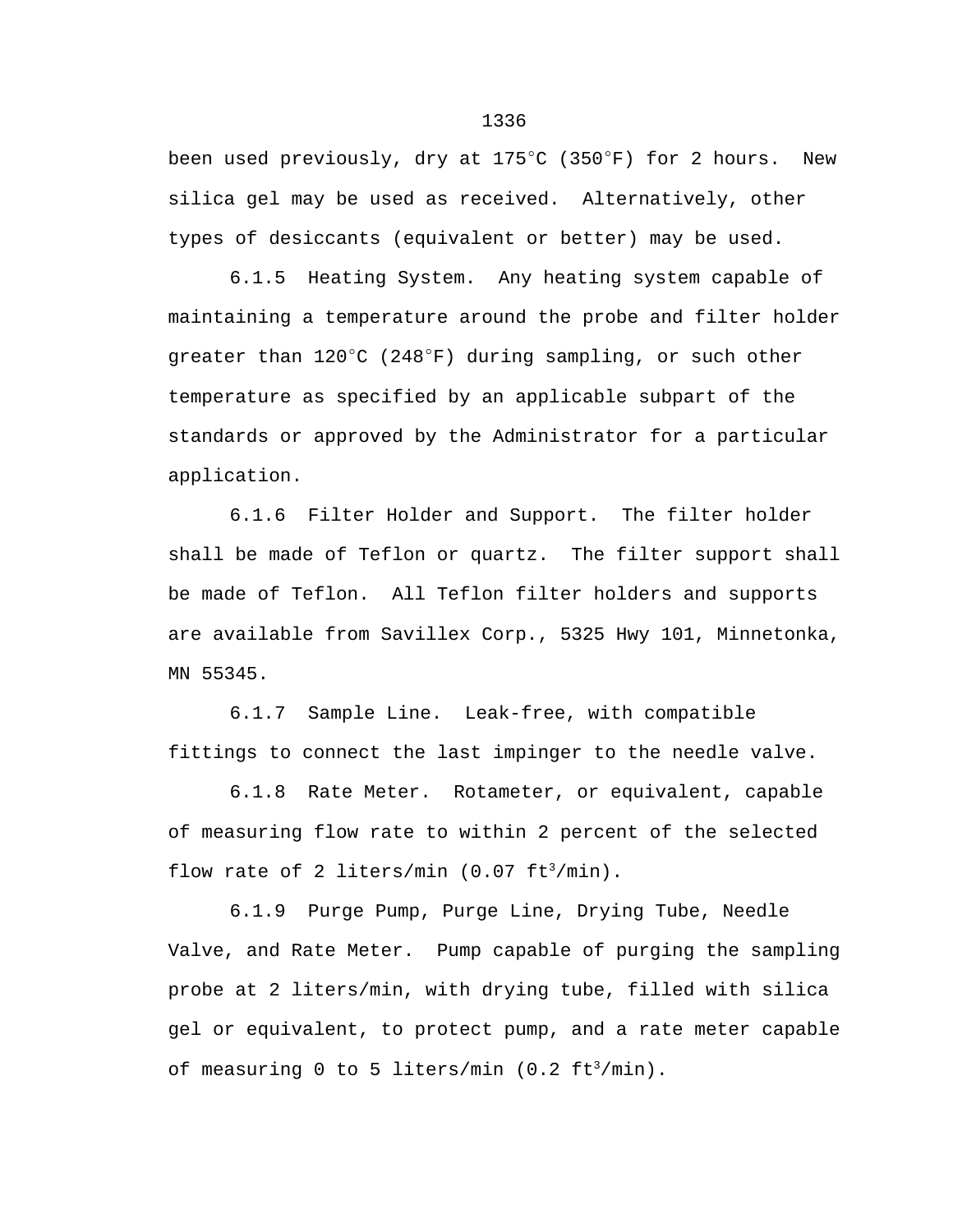6.1.10 Stopcock Grease, Valve, Pump, Volume Meter, Barometer, and Vacuum Gauge. Same as in Method 6, Sections 6.1.1.4, 6.1.1.7, 6.1.1.8, 6.1.1.10, 6.1.2, and 6.1.3.

6.1.11 Temperature Measuring Devices. Temperature sensors to monitor the temperature of the probe and to monitor the temperature of the sampling system from the outlet of the probe to the inlet of the first impinger.

6.1.12 Ice Water Bath. To minimize loss of absorbing solution.

6.2 Sample Recovery.

6.2.1 Wash Bottles. Polyethylene or glass, 500-ml or larger, two.

6.2.2 Storage Bottles. 100- or 250-ml, high-density polyethylene bottles with Teflon screw cap liners to store impinger samples.

6.3 Sample Preparation and Analysis. The materials required for volumetric dilution and chromatographic analysis of samples are described below.

6.3.1 Volumetric Flasks. Class A, 100-ml size.

6.3.2 Volumetric Pipets. Class A, assortment. To dilute samples to the calibration range of the ion chromatograph.

6.3.3 Ion Chromatograph (IC). Suppressed or nonsuppressed, with a conductivity detector and electronic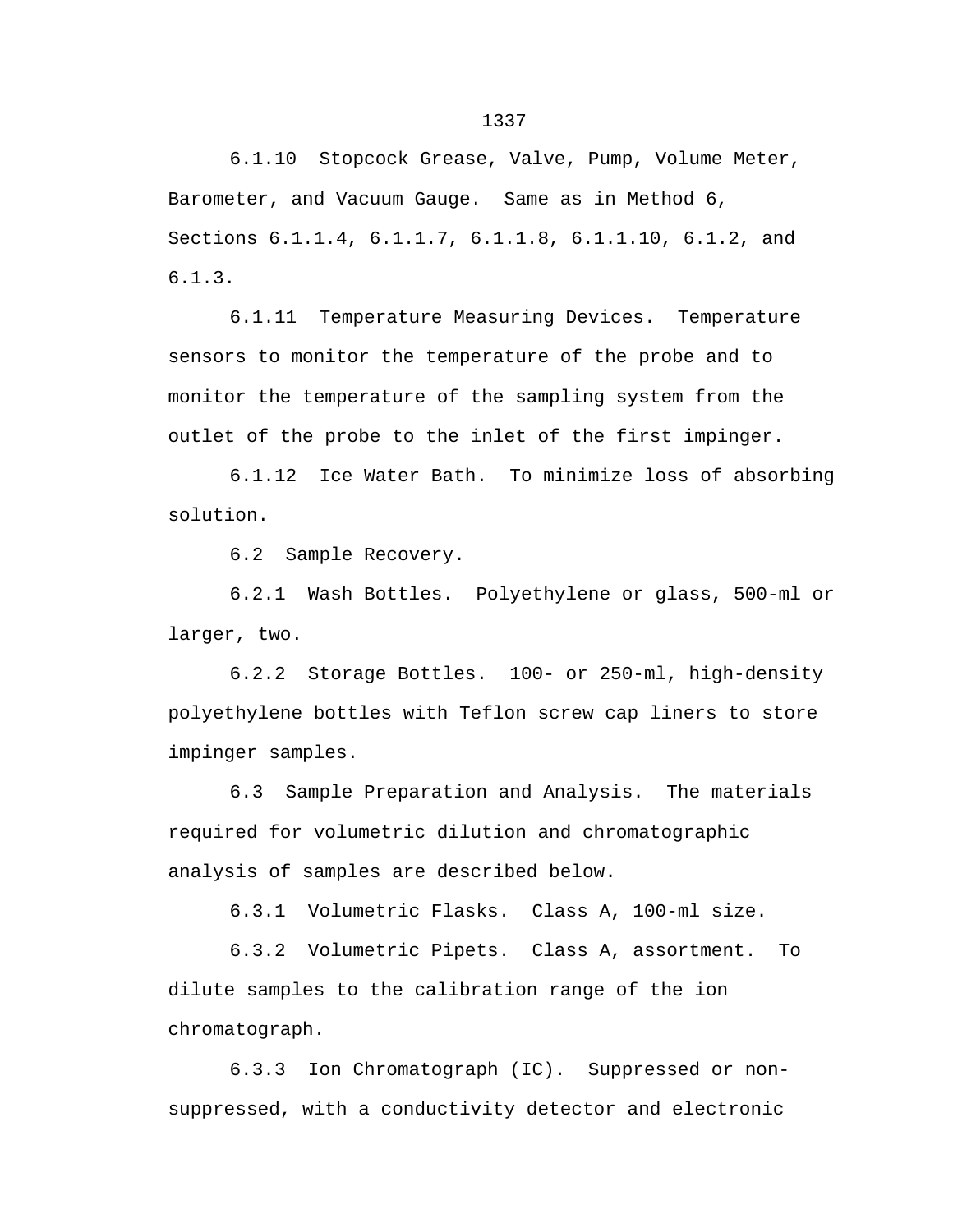integrator operating in the peak area mode. Other detectors, strip chart recorders, and peak height measurements may be used.

*7.0 Reagents and Standards.*

**NOTE:** Unless otherwise indicated, all reagents must conform to the specifications established by the Committee on Analytical Reagents of the American Chemical Society (ACS reagent grade). When such specifications are not available, the best available grade shall be used.

7.1 Sampling.

7.1.1 Filter. A 25-mm (1 in)(or other size) Teflon glass mat, Pallflex TX40HI75 (Pallflex Inc., 125 Kennedy Drive, Putnam, CT 06260). This filter is in a mat configuration to prevent fine particulate matter from entering the sampling train. Its composition is 75% Teflon/25% borosilicate glass. Other filters may be used, but they must be in a mat (as opposed to a laminate) configuration and contain at least 75% Teflon. For practical rather than scientific reasons, when the stack gas temperature exceeds  $210^{\circ}$ C (410°F) and the HCl concentration is greater than 20 ppm, a quartz-fiber filter may be used since Teflon becomes unstable above this temperature.

7.1.2 Water. Deionized, distilled water that conforms to American Society of Testing and Materials (ASTM)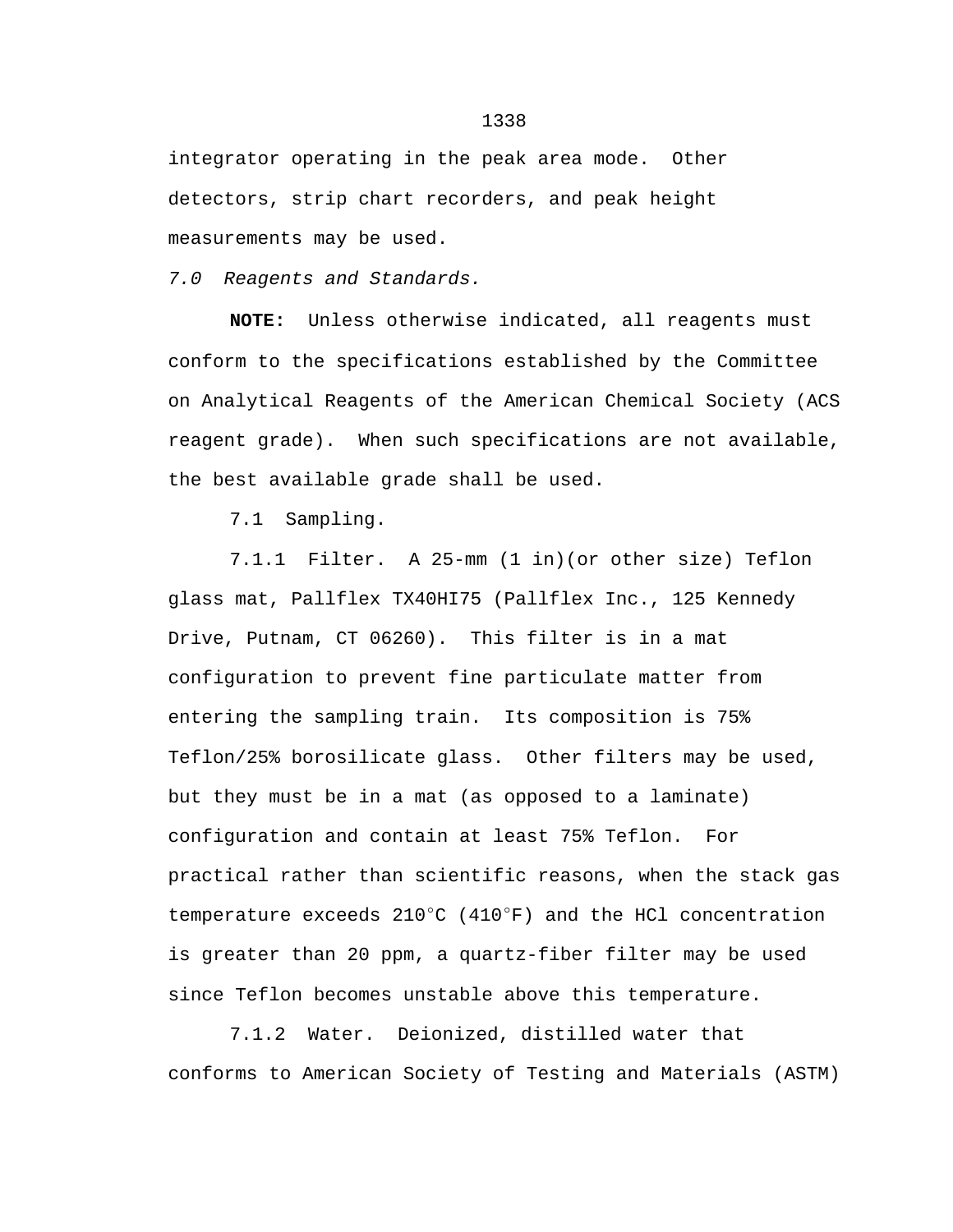Specification D 1193-77 or 91, Type 3 (incorporated by reference - see §60.17).

7.1.3 Acidic Absorbing Solution, 0.1 N Sulfuric Acid  $(H_2SO_4)$ . To prepare 100 ml of the absorbing solution for the front impinger pair, slowly add 0.28 ml of concentrated  $H_2SO_4$  to about 90 ml of water while stirring, and adjust the final volume to 100 ml using additional water. Shake well to mix the solution.

7.1.4 Silica Gel. Indicating type, 6 to 16 mesh. If previously used, dry at 180  $^{\circ}$ C (350  $^{\circ}$ F) for 2 hours. New silica gel may be used as received. Alternatively, other types of desiccants may be used, subject to the approval of the Administrator.

7.1.5 Alkaline Adsorbing Solution, 0.1 N Sodium Hydroxide (NaOH). To prepare 100 ml of the scrubber solution for the third and fourth impinger, dissolve 0.40 g of solid NaOH in about 90 ml of water, and adjust the final solution volume to 100 ml using additional water. Shake well to mix the solution.

7.1.6 Sodium Thiosulfate ( $Na<sub>2</sub>S<sub>2</sub>O<sub>3</sub>$  5 H<sub>2</sub>O)

7.2 Sample Preparation and Analysis.

7.2.1 Water. Same as in Section 7.1.2.

7.2.2 Absorbing Solution Blanks. A separate blank solution of each absorbing reagent should be prepared for analysis with the field samples. Dilute 30 ml of each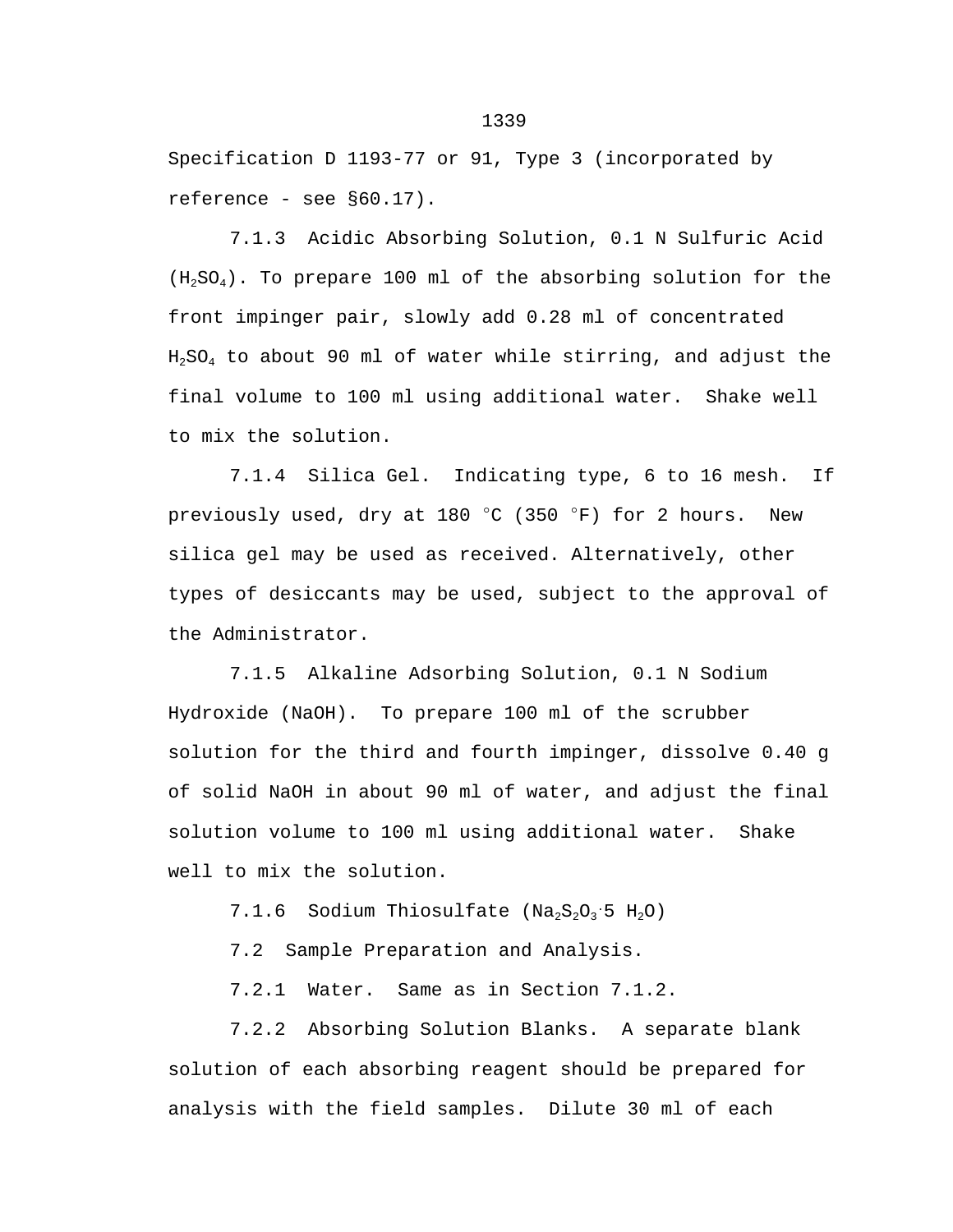absorbing solution to approximately the same final volume as the field samples using the blank sample of rinse water.

7.2.3 Halide Salt Stock Standard Solutions. Prepare concentrated stock solutions from reagent grade sodium chloride (NaCl), sodium bromide (NaBr), and sodium fluoride (NaF). Each must be dried at  $110^{\circ}$ C (230 $^{\circ}$ F) for two or more hours and then cooled to room temperature in a desiccator immediately before weighing. Accurately weigh 1.6 to 1.7 g of the dried NaCl to within 0.1 mg, dissolve in water, and dilute to 1 liter. Calculate the exact Cl- concentration using Equation 26-1 in Section 12.2. In a similar manner, accurately weigh and solubilize 1.2 to 1.3 g of dried NaBr and 2.2 to 2.3 g of NaF to make 1-liter solutions. Use Equations 26-2 and 26-3 in Section 12.2, to calculate the Br<sup>-</sup> and F<sup>-</sup> concentrations. Alternately, solutions containing a nominal certified concentration of 1000 mg/l NaCl are commercially available as convenient stock solutions from which standards can be made by appropriate volumetric dilution. Refrigerate the stock standard solutions and store no longer than one month.

7.2.4 Chromatographic Eluent. Effective eluents for nonsuppressed IC using a resin- or silica-based weak ion exchange column are a 4 mM potassium hydrogen phthalate solution, adjusted to pH 4.0 using a saturated sodium borate solution, and a 4 mM 4-hydroxy benzoate solution, adjusted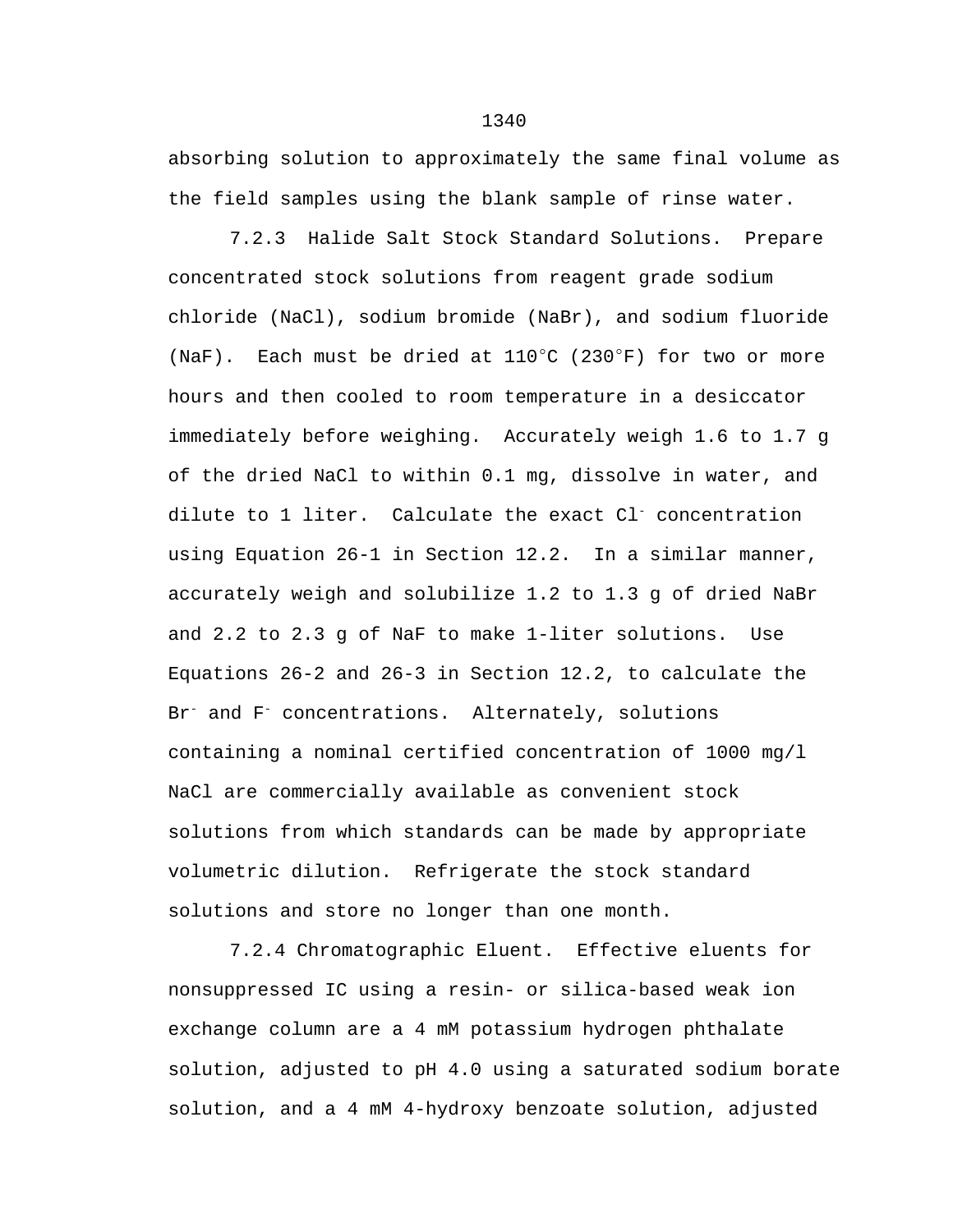to pH 8.6 using 1 N NaOH. An effective eluent for suppressed ion chromatography is a solution containing 3 mM sodium bicarbonate and 2.4 mM sodium carbonate. Other dilute solutions buffered to a similar pH and containing no interfering ions may be used. When using suppressed ion chromatography, if the "water dip" resulting from sample injection interferes with the chloride peak, use a 2 mM NaOH/2.4 mM sodium bicarbonate eluent.

7.3 Quality Assurance Audit Samples. When making compliance determinations, and upon availability, audit samples may be obtained from the appropriate EPA regional Office or from the responsible enforcement authority.

**NOTE:** The responsible enforcement authority should be notified at least 30 days prior to the test date to allow sufficient time for sample delivery.

*8.0 Sample Collection, Preservation, Storage, and Transport.*

**NOTE:** Because of the complexity of this method, testers and analyst should be trained and experienced with the procedure to ensure reliable results.

8.1 Sampling.

8.1.1 Preparation of Collection Train. Prepare the sampling train as follows: Pour 15 ml of the acidic absorbing solution into each one of the first pair of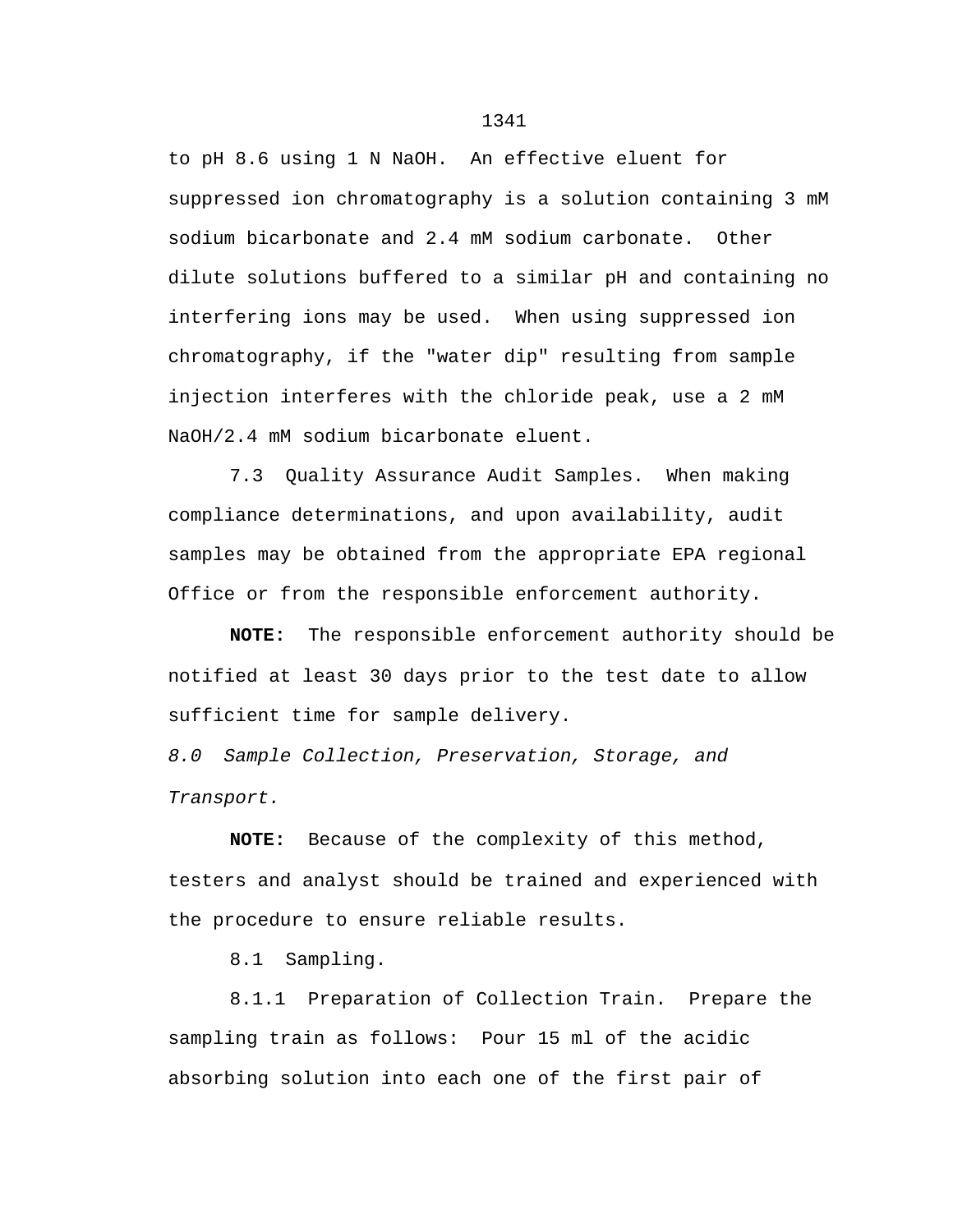impingers, and 15 ml of the alkaline absorbing solution into each one of the second pair of impingers. Connect the impingers in series with the knockout impinger first, if used, followed by the two impingers containing the acidic absorbing solution and the two impingers containing the alkaline absorbing solution. Place a fresh charge of silica gel, or equivalent, in the drying tube or impinger at the end of the impinger train.

8.1.2 Adjust the probe temperature and the temperature of the filter and the stopcock, i.e., the heated area in Figure 26-1 to a temperature sufficient to prevent water condensation. This temperature should be at least  $20^{\circ}$ C (68 $^{\circ}$ F) above the source temperature, and greater than  $120^{\circ}$ C (248 $^{\circ}$ F). The temperature should be monitored throughout a sampling run to ensure that the desired temperature is maintained. It is important to maintain a temperature around the probe and filter of greater than 120 $^{\circ}$ C (248 $^{\circ}$ F) since it is extremely difficult to purge acid gases off these components. (These components are not quantitatively recovered and hence any collection of acid gases on these components would result in potential undereporting of these emission. The applicable subparts may specify alternative higher temperatures.)

8.1.3 Leak-Check Procedure.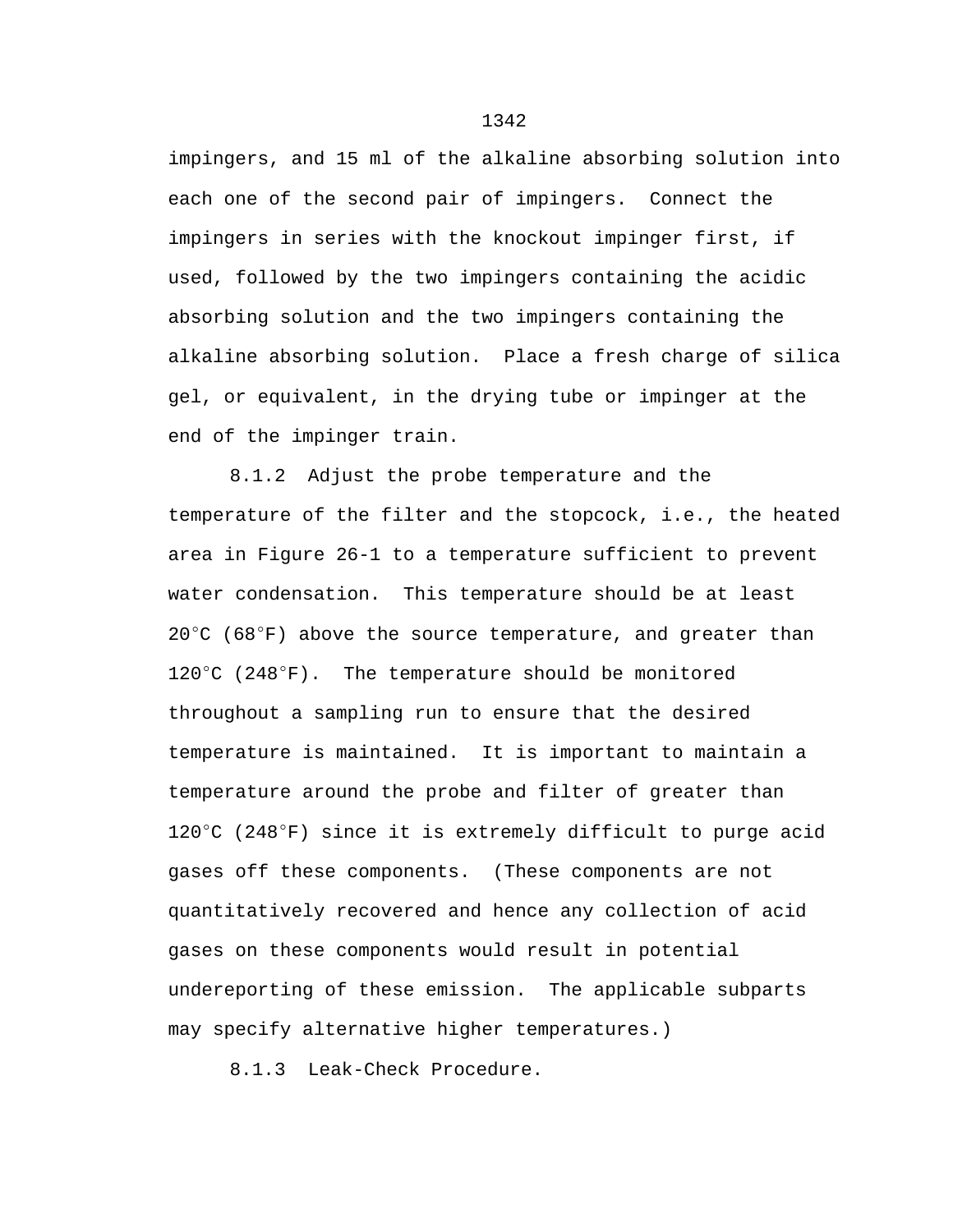8.1.3.1 Sampling Train. A leak-check prior to the sampling run is optional; however, a leak-check after the sampling run is mandatory. The leak-check procedure is as follows: Temporarily attach a suitable [e.g., 0-40 cc/min  $(0-2.4 \text{ in}^3/\text{min})$ ] rotameter to the outlet of the dry gas meter and place a vacuum gauge at or near the probe inlet. Plug the probe inlet, pull a vacuum of at least 250 mm Hg (10 in. Hg), and note the flow rate as indicated by the rotameter. A leakage rate not in excess of 2 percent of the average sampling rate is acceptable. (**NOTE:** Carefully release the probe inlet plug before turning off the pump.)

8.1.3.2 Pump. It is suggested (not mandatory) that the pump be leak-checked separately, either prior to or after the sampling run. If done prior to the sampling run, the pump leak-check shall precede the leak-check of the sampling train described immediately above; if done after the sampling run, the pump leak-check shall follow the train leak-check. To leak-check the pump, proceed as follows: Disconnect the drying tube from the probe-impinger assembly. Place a vacuum gauge at the inlet to either the drying tube or pump, pull a vacuum of 250 mm (10 in) Hg, plug or pinch off the outlet of the flow meter, and then turn off the pump. The vacuum should remain stable for at least 30 sec. Other leak-check procedures may be used, subject to the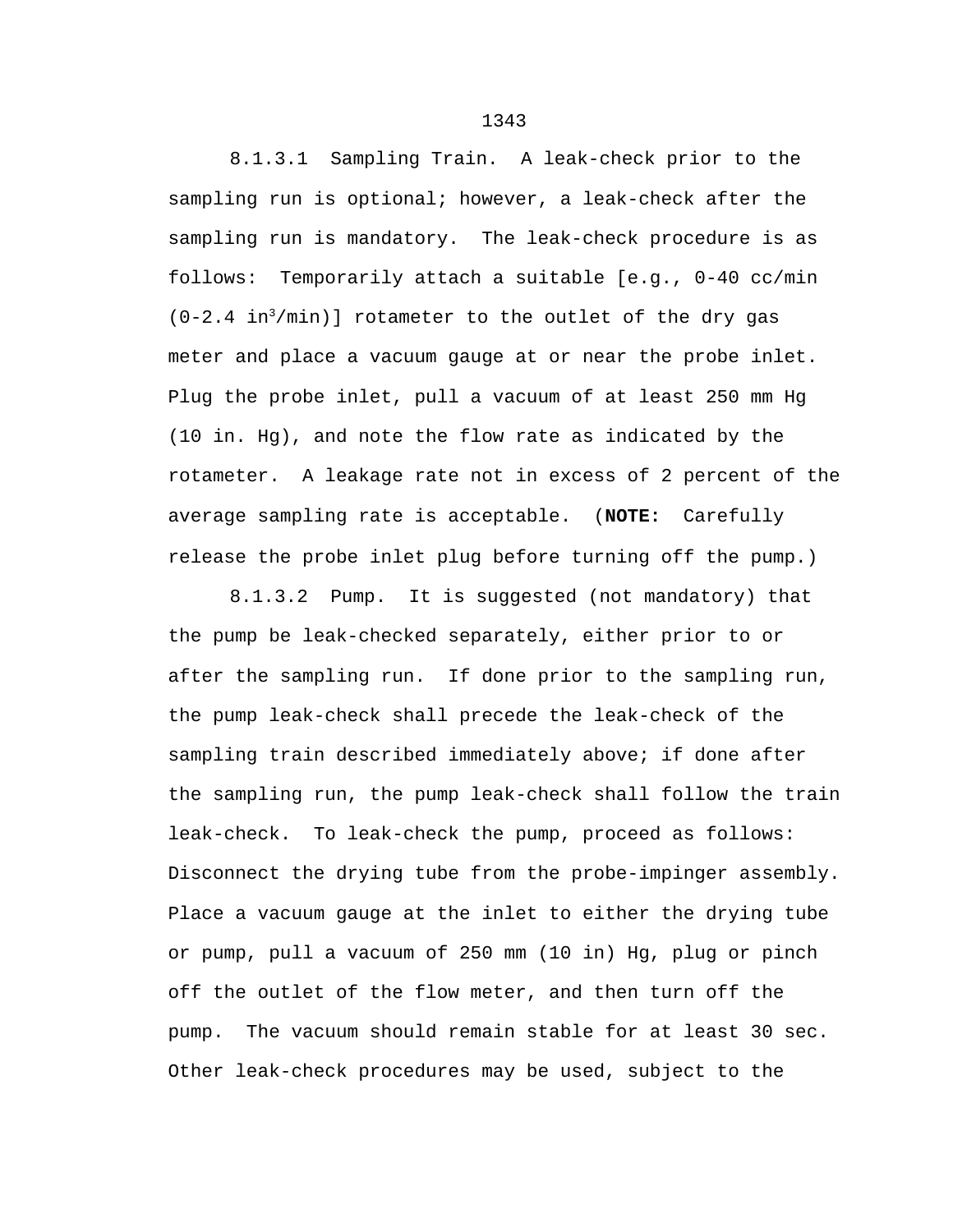approval of the Administrator, U.S. Environmental Protection Agency.

8.1.4 Purge Procedure. Immediately before sampling, connect the purge line to the stopcock, and turn the stopcock to permit the purge pump to purge the probe (see Figure 1A of Figure 26-1). Turn on the purge pump, and adjust the purge rate to 2 liters/min  $(0.07 \text{ ft}^3/\text{min})$ . Purge for at least 5 minutes before sampling.

8.1.5 Sample Collection. Turn on the sampling pump, pull a slight vacuum of approximately 25 mm Hg (1 in Hg) on the impinger train, and turn the stopcock to permit stack gas to be pulled through the impinger train (see Figure 1C of Figure 26-1). Adjust the sampling rate to 2 liters/min, as indicated by the rate meter, and maintain this rate to within 10 percent during the entire sampling run. Take readings of the dry gas meter volume and temperature, rate meter, and vacuum gauge at least once every five minutes during the run. A sampling time of one hour is recommended. Shorter sampling times may introduce a significant negative bias in the HCl concentration. At the conclusion of the sampling run, remove the train from the stack, cool, and perform a leak-check as described in Section 8.1.3.1.

8.2 Sample Recovery.

8.2.1 Disconnect the impingers after sampling. Quantitatively transfer the contents of the acid impingers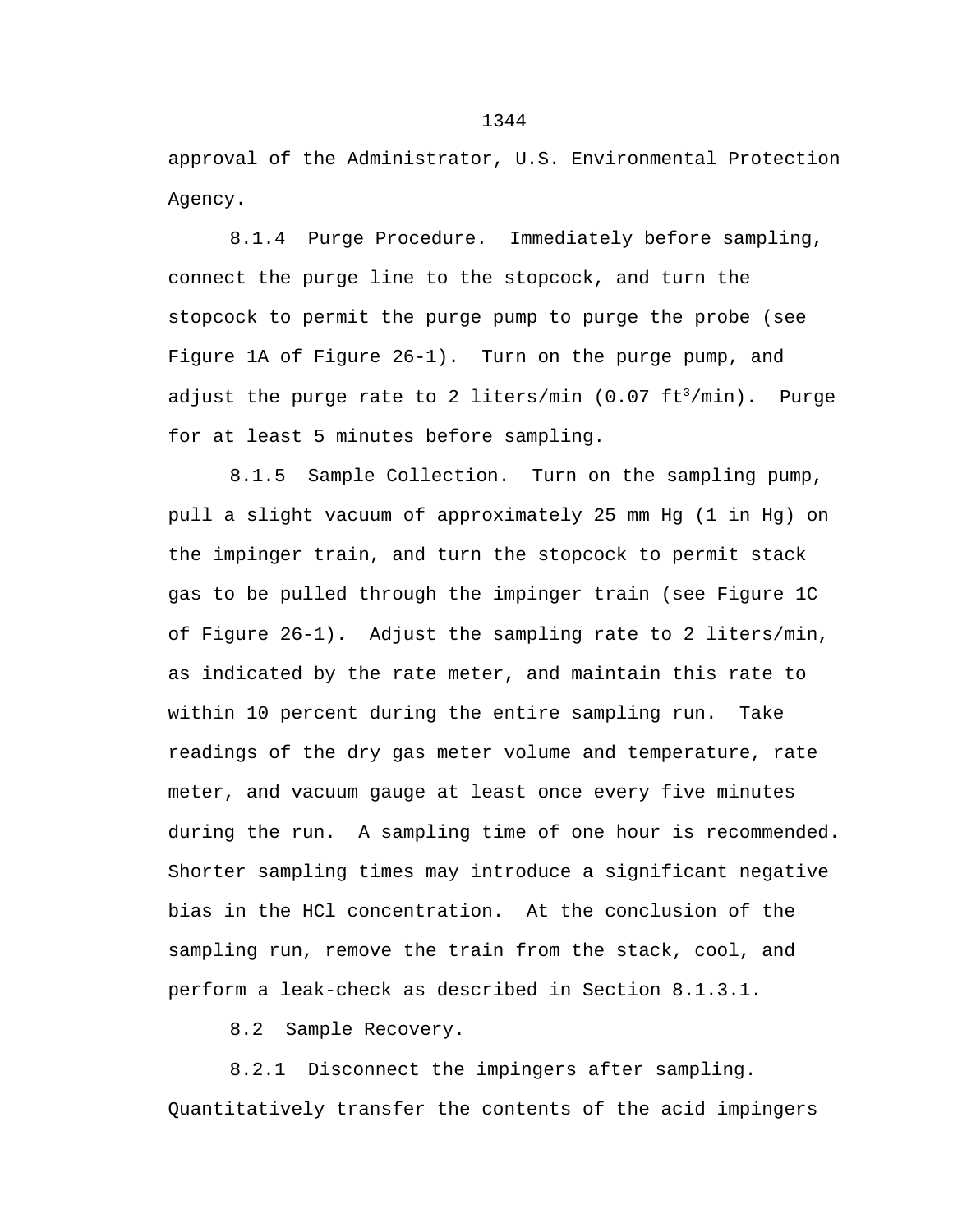and the knockout impinger, if used, to a leak-free storage bottle. Add the water rinses of each of these impingers and connecting glassware to the storage bottle.

8.2.2 Repeat this procedure for the alkaline impingers and connecting glassware using a separate storage bottle. Add 25 mg of sodium thiosulfate per the product of ppm of halogen anticipated to be in the stack gas times the volume (dscm) of stack gas sampled (0.7 mg per ppm-dscf). [**NOTE:** This amount of sodium thiosulfate includes a safety factor of approximately 5 to assure complete reaction with the hypohalous acid to form a second  $Cl^-$  ion in the alkaline solution.]

8.2.3 Save portions of the absorbing reagents (0.1 N  $H<sub>2</sub>SO<sub>4</sub>$  and  $0.1$  N NaOH) equivalent to the amount used in the sampling train (these are the absorbing solution blanks described in Section 7.2.2); dilute to the approximate volume of the corresponding samples using rinse water directly from the wash bottle being used. Add the same amount of sodium thiosulfate solution to the 0.1 N NaOH absorbing solution blank. Also, save a portion of the rinse water used to rinse the sampling train. Place each in a separate, prelabeled storage bottle. The sample storage bottles should be sealed, shaken to mix, and labeled. Mark the fluid level.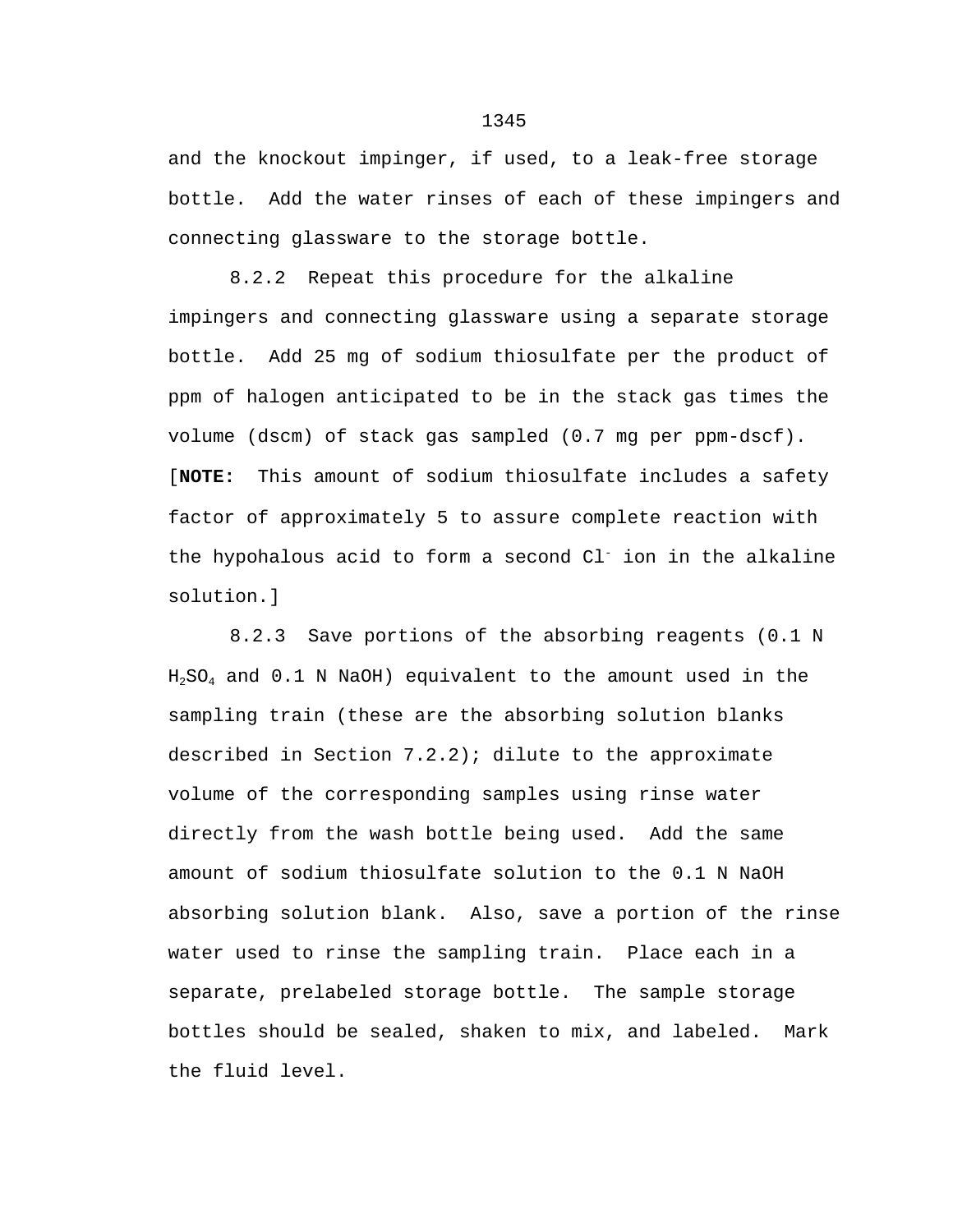8.3 Sample Preparation for Analysis. Note the liquid levels in the storage bottles and confirm on the analysis sheet whether or not leakage occurred during transport. If a noticeable leakage has occurred, either void the sample or use methods, subject to the approval of the Administrator, to correct the final results. Quantitatively transfer the sample solutions to 100-ml volumetric flasks, and dilute to 100 ml with water.

*9.0 Quality Control*.

| Audit sample<br>11.2<br>Evaluate analytical<br>technique, preparation of<br>analysis<br>standards | Section | Quality Control<br>Measure | Effect |
|---------------------------------------------------------------------------------------------------|---------|----------------------------|--------|
|                                                                                                   |         |                            |        |

*10.0 Calibration and Standardization.*

**NOTE:** Maintain a laboratory log of all calibrations.

10.1 Volume Metering System, Temperature Sensors, Rate Meter, and Barometer. Same as in Method 6, Sections 10.1, 10.2, 10.3, and 10.4.

10.2 Ion Chromatograph.

10.2.1 To prepare the calibration standards, dilute given amounts (1.0 ml or greater) of the stock standard solutions to convenient volumes, using  $0.1$  N  $H_2SO_4$  or  $0.1$  N NaOH, as appropriate. Prepare at least four calibration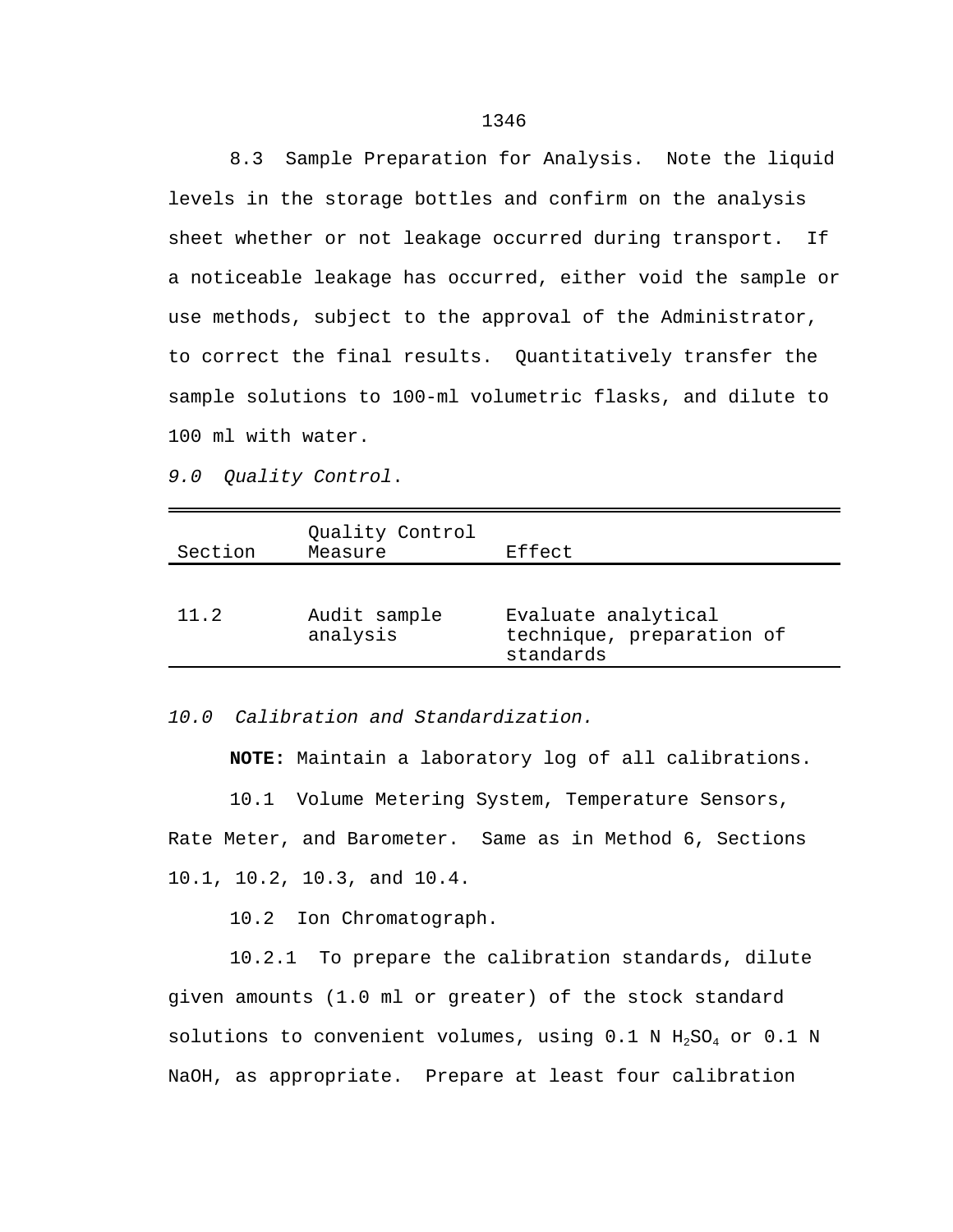standards for each absorbing reagent containing the appropriate stock solutions such that they are within the linear range of the field samples.

10.2.2 Using one of the standards in each series, ensure adequate baseline separation for the peaks of interest.

10.2.3 Inject the appropriate series of calibration standards, starting with the lowest concentration standard first both before and after injection of the quality control check sample, reagent blanks, and field samples. This allows compensation for any instrument drift occurring during sample analysis. The values from duplicate injections of these calibration samples should agree within 5 percent of their mean for the analysis to be valid.

10.2.4 Determine the peak areas, or heights, for the standards and plot individual values versus halide ion concentrations in µg/ml.

10.2.5 Draw a smooth curve through the points. Use linear regression to calculate a formula describing the resulting linear curve.

*11.0 Analytical Procedures.*

11.1 Sample Analysis.

11.1.1 The IC conditions will depend upon analytical column type and whether suppressed or non-suppressed IC is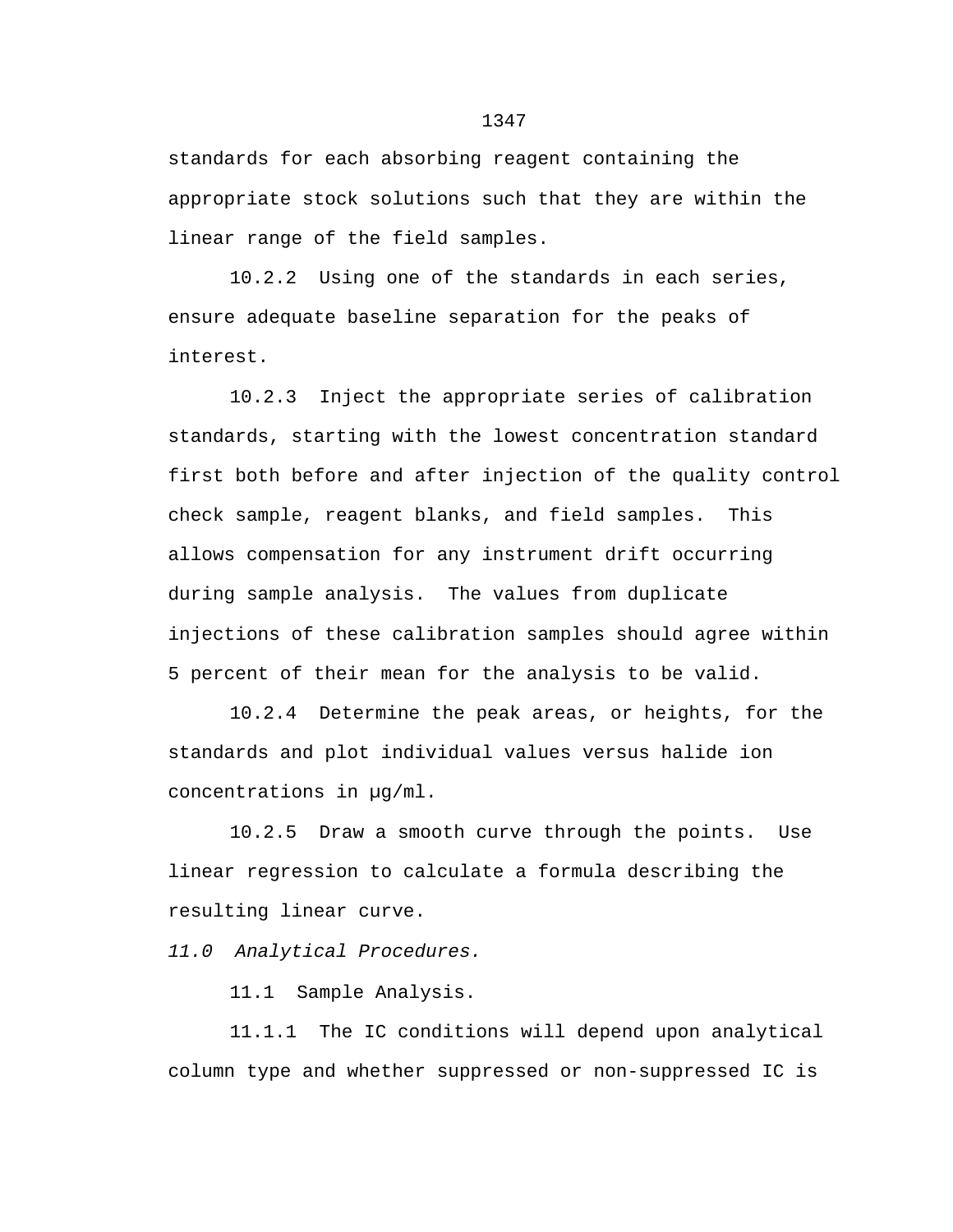used. An example chromatogram from a non-suppressed system using a 150-mm Hamilton PRP-X100 anion column, a 2 ml/min flow rate of a 4 mM 4-hydroxy benzoate solution adjusted to a pH of 8.6 using 1 N NaOH, a 50 µl sample loop, and a conductivity detector set on 1.0 µS full scale is shown in Figure 26-2.

11.1.2 Before sample analysis, establish a stable baseline. Next, inject a sample of water, and determine if any Cl-, Br-, or F- appears in the chromatogram. If any of these ions are present, repeat the load/injection procedure until they are no longer present. Analysis of the acid and alkaline absorbing solution samples requires separate standard calibration curves; prepare each according to Section 10.2. Ensure adequate baseline separation of the analyses.

11.1.3 Between injections of the appropriate series of calibration standards, inject in duplicate the reagent blanks, quality control sample, and the field samples. Measure the areas or heights of the Cl<sup>-</sup>, Br<sup>-</sup>, and F<sup>-</sup> peaks. Use the mean response of the duplicate injections to determine the concentrations of the field samples and reagent blanks using the linear calibration curve. The values from duplicate injections should agree within 5 percent of their mean for the analysis to be valid. If the values of duplicate injections are not within 5 percent of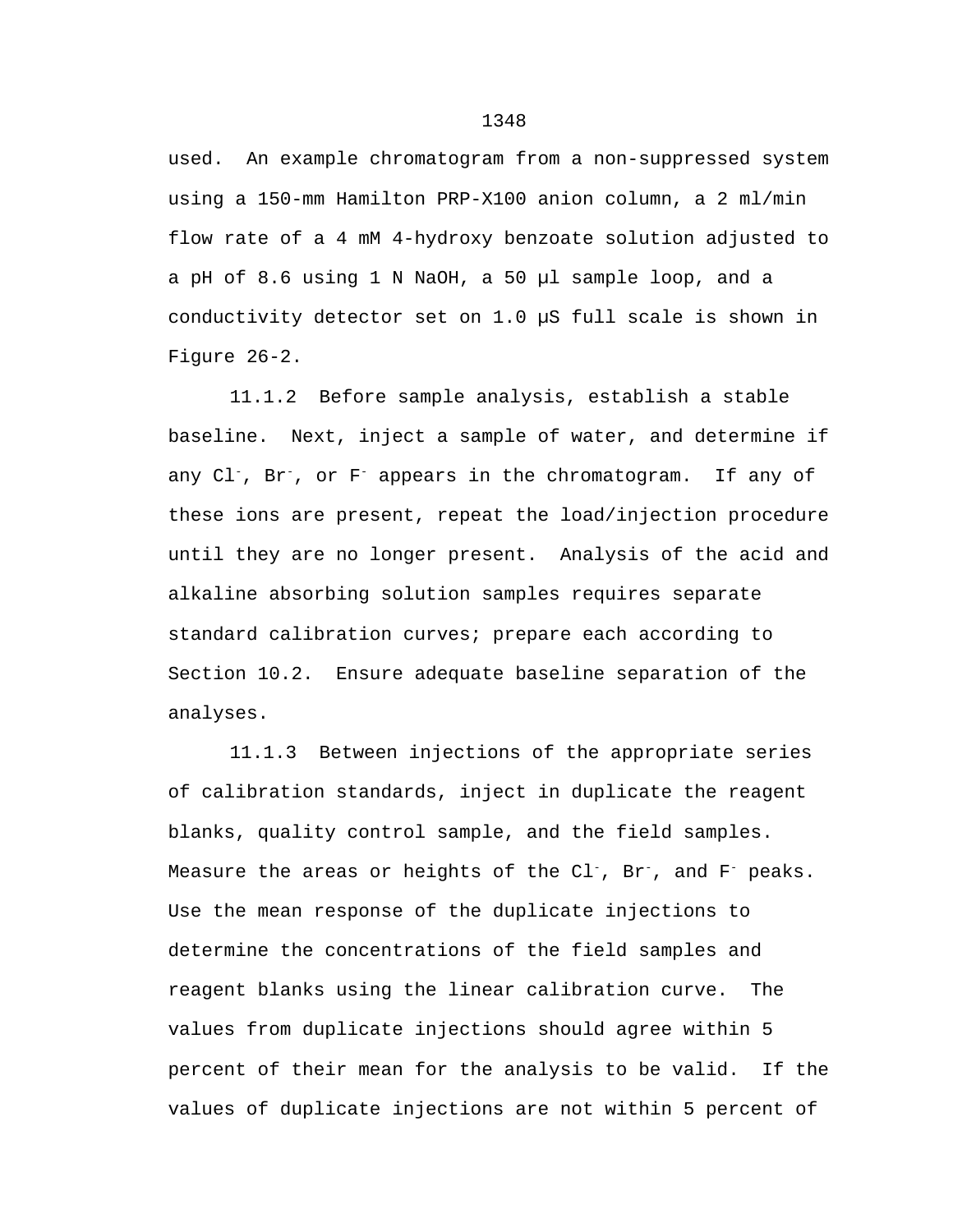the mean, the duplicate injections shall be repeated and all four values used to determine the average response. Dilute any sample and the blank with equal volumes of water if the concentration exceeds that of the highest standard.

11.2 Audit Sample Analysis.

11.2.1 When the method is used to analyze samples to demonstrate compliance with a source emission regulation, a set of two EPA audit samples must be analyzed, subject to availability.

11.2.2 Concurrently analyze the audit samples and the compliance samples in the same manner to evaluate the technique of the analyst and the standards preparation.

11.2.3 The same analyst, analytical reagents, and analytical system shall be used for the compliance samples and the EPA audit samples. If this condition is met, duplicate auditing of subsequent compliance analyses for the same enforcement agency within a 30-day period is waived. An audit sample set may not be used to validate different sets of compliance samples under the jurisdiction of separate enforcement agencies, unless prior arrangements have been made with both enforcement agencies.

11.3 Audit Sample Results.

11.3.1 Calculate the concentrations in mg/L of audit sample and submit results following the instructions provided with the audit samples.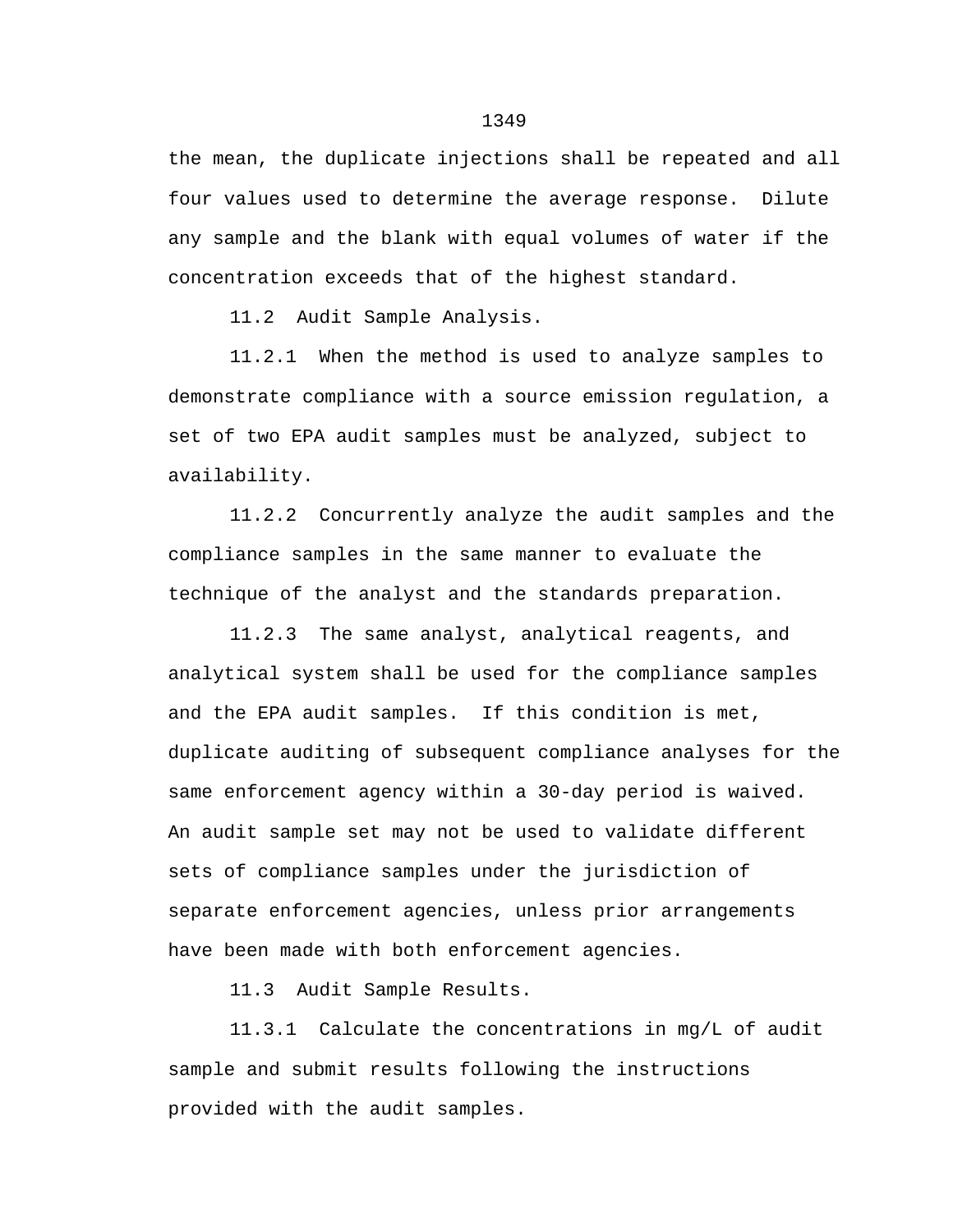11.3.2 Report the results of the audit samples and the compliance determination samples along with their identification numbers, and the analyst's name to the responsible enforcement authority. Include this information with reports of any subsequent compliance analyses for the same enforcement authority during the 30-day period.

11.3.3 The concentrations of the audit samples obtained by the analyst shall agree within 10 percent of the actual concentrations. If the 10 percent specification is not met, reanalyze the compliance and audit samples, and include initial and reanalysis values in the test report.

11.3.4 Failure to meet the 10 percent specification may require retests until the audit problems are resolved. However, if the audit results do not affect the compliance or noncompliance status of the affected facility, the Administrator may waive the reanalysis requirement, further audits, or retests and accept the results of the compliance test. While steps are being taken to resolve audit analysis problems, the Administrator may also choose to use the data to determine the compliance or noncompliance status of the affected facility.

*12.0 Data Analysis and Calculations.*

**NOTE:** Retain at least one extra decimal figure beyond those contained in the available data in intermediate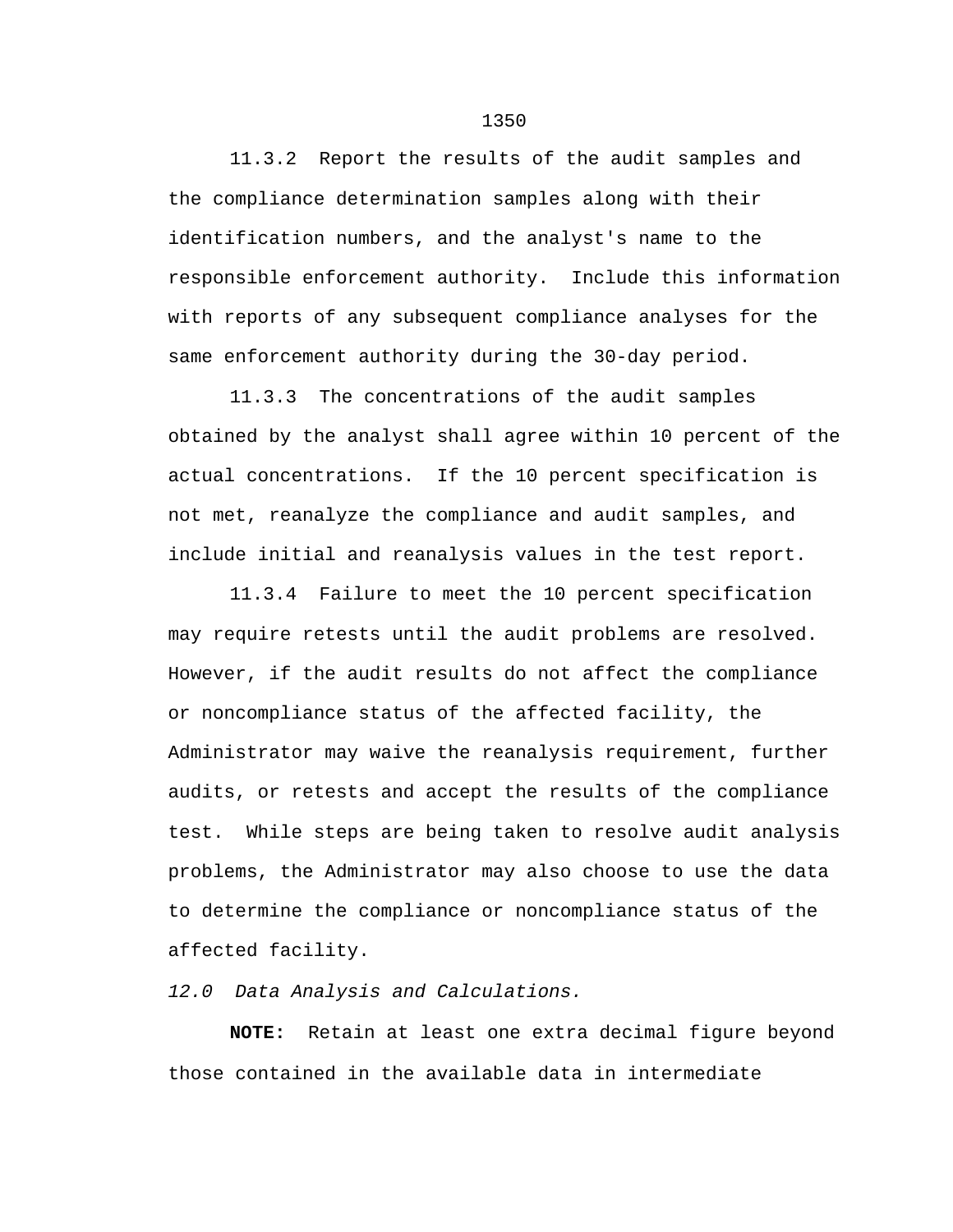calculations, and round off only the final answer appropriately.

12.1 Nomenclature.

 $B_x^+$  = Mass concentration of applicable absorbing solution blank,  $\mu$ g halide ion (Cl<sup>-</sup>, Br<sup>-</sup>, F<sup>-</sup>) /ml, not to exceed 1 µg/ml which is 10 times the published analytical detection limit of 0.1 µg/ml.

$$
C = \text{Concentration of hydrogen halide (HX) or } \text{halogen (X2), dry basis, mg/dscm.}
$$

K =  $10^{-3}$  mg/ $\mu$ g.

 $K_{\text{HCl}}$  = 1.028 ( $\mu$ g HCl/ $\mu$ g-mole)/( $\mu$ g Cl<sup>-</sup>/ $\mu$ g-mole).

 $K_{\text{HRr}}$  = 1.013 (µg HBr/µg-mole)/(µg Br<sup>-</sup>/µg-mole).

 $K_{HF}$  = 1.053 ( $\mu$ g HF/ $\mu$ g-mole)/( $\mu$ g F<sup>-</sup>/ $\mu$ g-mole).

$$
m_{HX}
$$
 = Mass of HCl, HBr, or HF in sample,  $\mu$ g.

 $m_{x2}$  = Mass of Cl<sub>2</sub> or Br<sub>2</sub> in sample,  $\mu$ g.

$$
S_x^-
$$
 = Analysis of sample,  $\mu$ l halide ion (Cl<sup>-</sup>, Br<sup>-</sup>, F<sup>-</sup>)/ml.

 $V_{m(std)}$ = Dry gas volume measured by the dry gas meter, corrected to standard conditions, dscm.

 $V_s$  = Volume of filtered and diluted sample, ml.

12.2 Calculate the exact Cl<sup>-</sup>, Br<sup>-</sup>, and F<sup>-</sup>

concentration in the halide salt stock standard solutions using the following equations.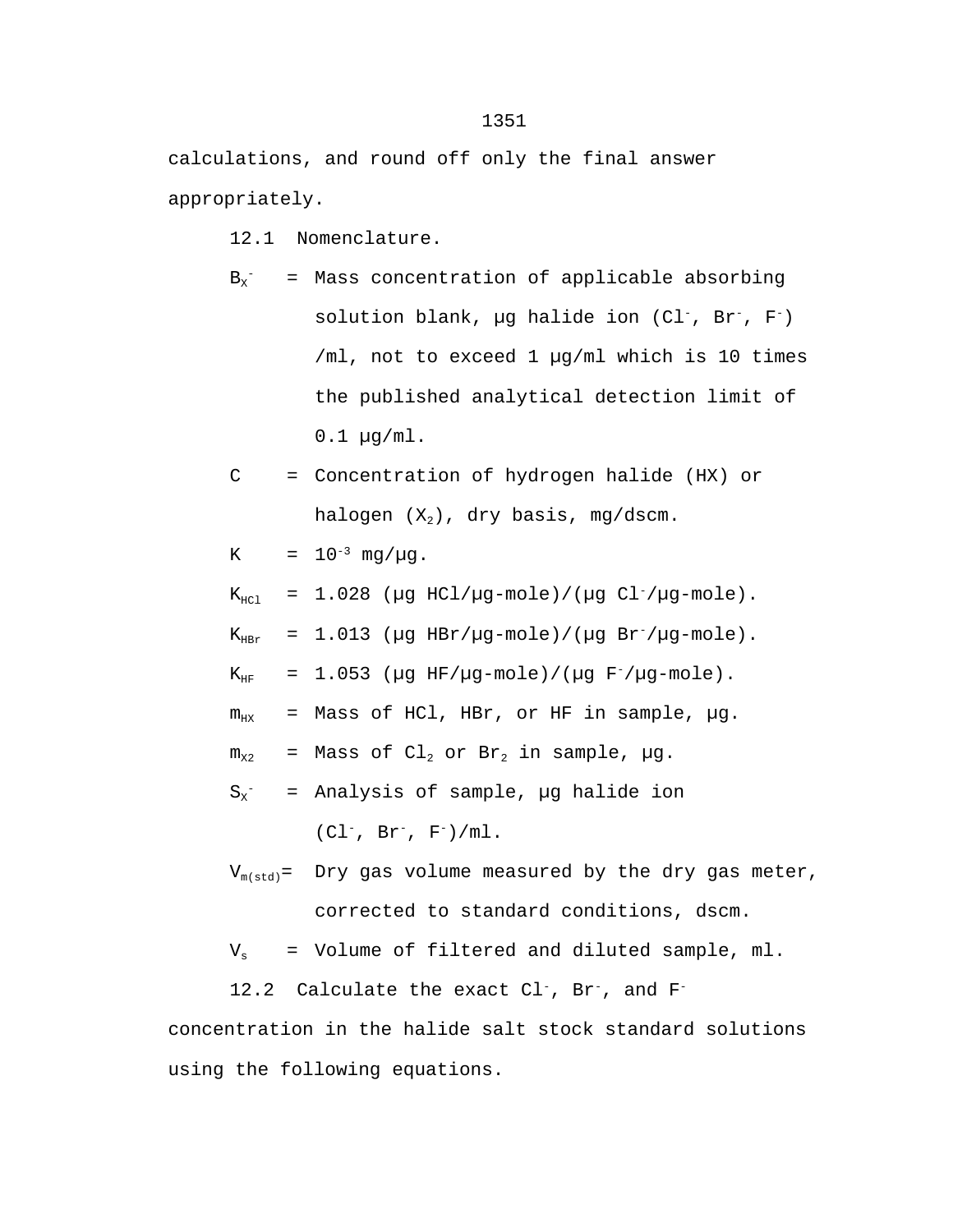µg Cl-/ml = g of NaCl x 10<sup>3</sup> x 35.453/58.44 **Eq. 26-1** µg Br-/ml = g of NaBr x 10<sup>3</sup> x 79.904/102.90 **Eq. 26-2**  $\mu$ q F<sup>-</sup>/ml = q of NaF x 10<sup>3</sup> x 18.998/41.99 **Eq. 26-3** 

12.3 Sample Volume, Dry Basis, Corrected to Standard Conditions. Calculate the sample volume using Eq. 6-1 of Method 6.

12.4 Total µg HCl, HBr, or HF Per Sample.

$$
m_{HX}
$$
 =  $K_{HCl, Hbr, HF} V_s (S_x^- - B_x^-)$  **Eq. 26-4**

12.5 Total µg  $Cl_2$  or Br<sub>2</sub> Per Sample.

$$
m_{x2} = V_s (S_x - B_x)
$$
 Eq. 26-5

12.6 Concentration of Hydrogen Halide or Halogen in Flue Gas.

$$
C = K m_{HX, X2} / V_{m (std)}
$$
 Eq. 26-6

*13.0 Method Performance.*

13.1 Precision and Bias. The within-laboratory relative standard deviations are 6.2 and 3.2 percent at HCl concentrations of 3.9 and 15.3 ppm, respectively. The method does not exhibit a bias to  $Cl<sub>2</sub>$  when sampling at concentrations less than 50 ppm.

13.2 Sample Stability. The collected Cl<sup>-</sup> samples can be stored for up to 4 weeks.

13.3 Detection Limit. A typical IC instrumental detection limit for Cl- is 0.2 µg/ml. Detection limits for the other analyses should be similar. Assuming 50 ml liquid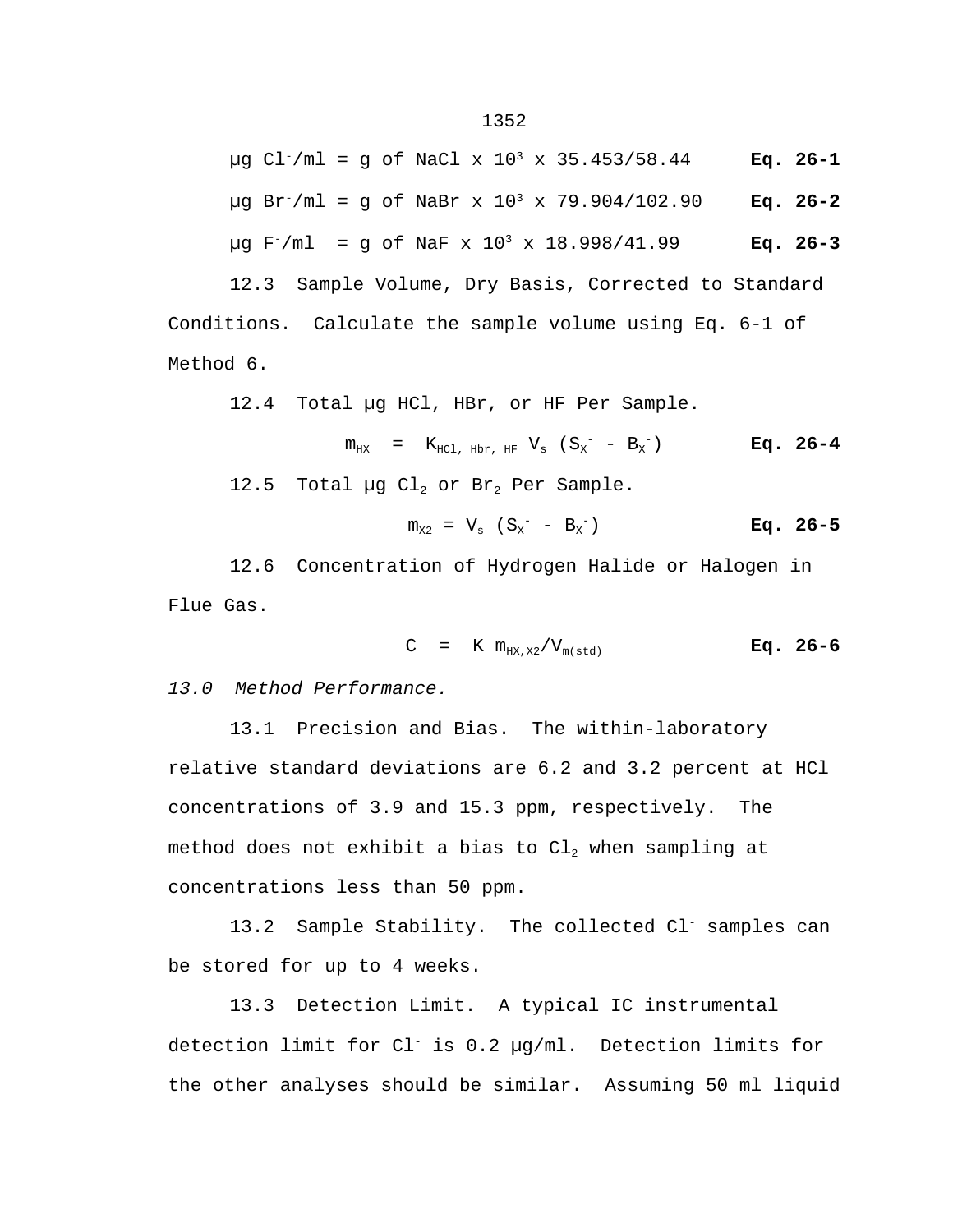recovered from both the acidified impingers, and the basic impingers, and 0.06 dscm of stack gas sampled, then the analytical detection limit in the stack gas would be about 0.1 ppm for HCl and  $Cl<sub>2</sub>$ , respectively.

*14.0 Pollution Prevention.* [Reserved]

*15.0 Waste Management.* [Reserved]

*16.0 References.*

1. Steinsberger, S. C. and J. H. Margeson, "Laboratory and Field Evaluation of a Methodology for Determination of Hydrogen Chloride Emissions from Municipal and Hazardous Waste Incinerators," U.S. Environmental Protection Agency, Office of Research and Development, Report No. 600/3-89/064, April 1989. Available from the National Technical Information Service, Springfield, VA 22161 as PB89220586/AS.

2. State of California, Air Resources Board, Method 421, "Determination of Hydrochloric Acid Emissions from Stationary Sources," March 18, 1987.

3. Cheney, J.L. and C.R. Fortune. Improvements in the Methodology for Measuring Hydrochloric Acid in Combustion Source Emissions. J. Environ. Sci. Health. A19(3): 337-350. 1984.

4. Stern, D. A., B. M. Myatt, J. F. Lachowski, and K. T. McGregor. Speciation of Halogen and Hydrogen Halide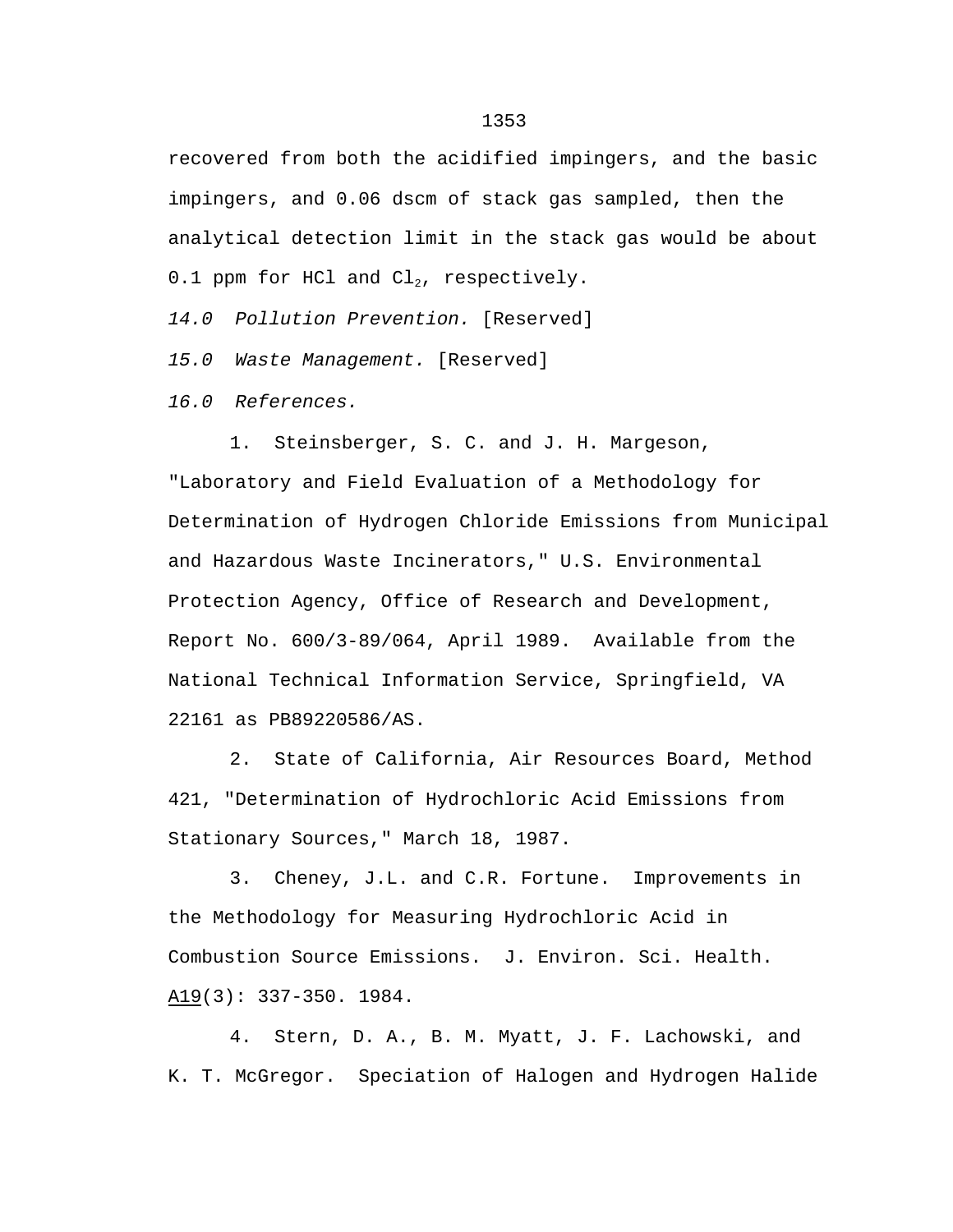Compounds in Gaseous Emissions. In: Incineration and Treatment of Hazardous Waste: Proceedings of the 9th Annual Research Symposium, Cincinnati, Ohio, May 2-4, 1983. Publication No. 600/9-84-015. July 1984. Available from National Technical Information Service, Springfield, VA 22161 as PB84-234525.

5. Holm, R. D. and S. A. Barksdale. Analysis of Anions in Combustion Products. In: Ion Chromatographic Analysis of Environmental Pollutants. E. Sawicki, J. D. Mulik, and E. Wittgenstein (eds.). Ann Arbor, Michigan, Ann Arbor Science Publishers. 1978. pp. 99-110.

*17.0 Tables, Diagrams, Flowcharts, and Validation Data.*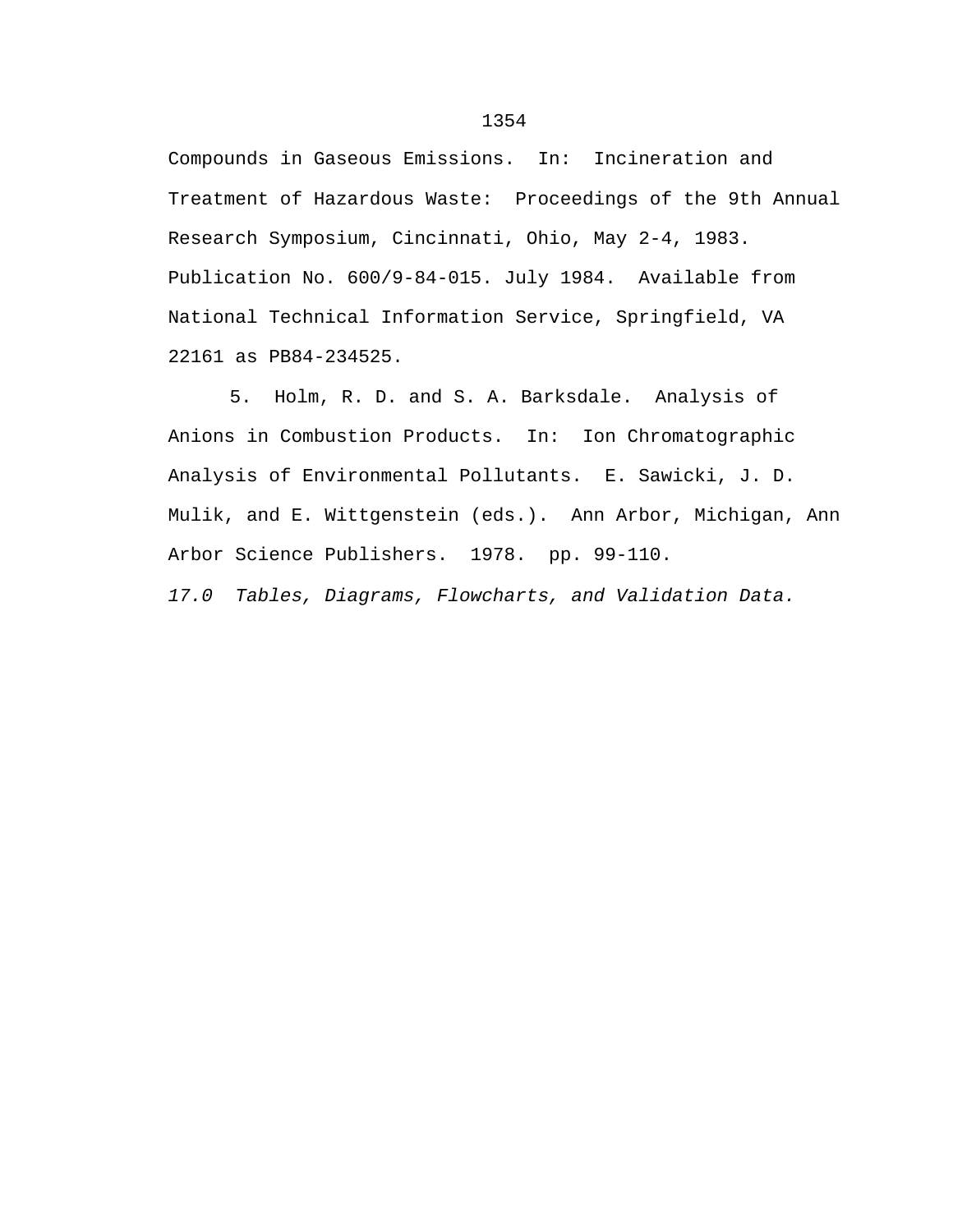

**Figure 26-1. Sampling Train**.